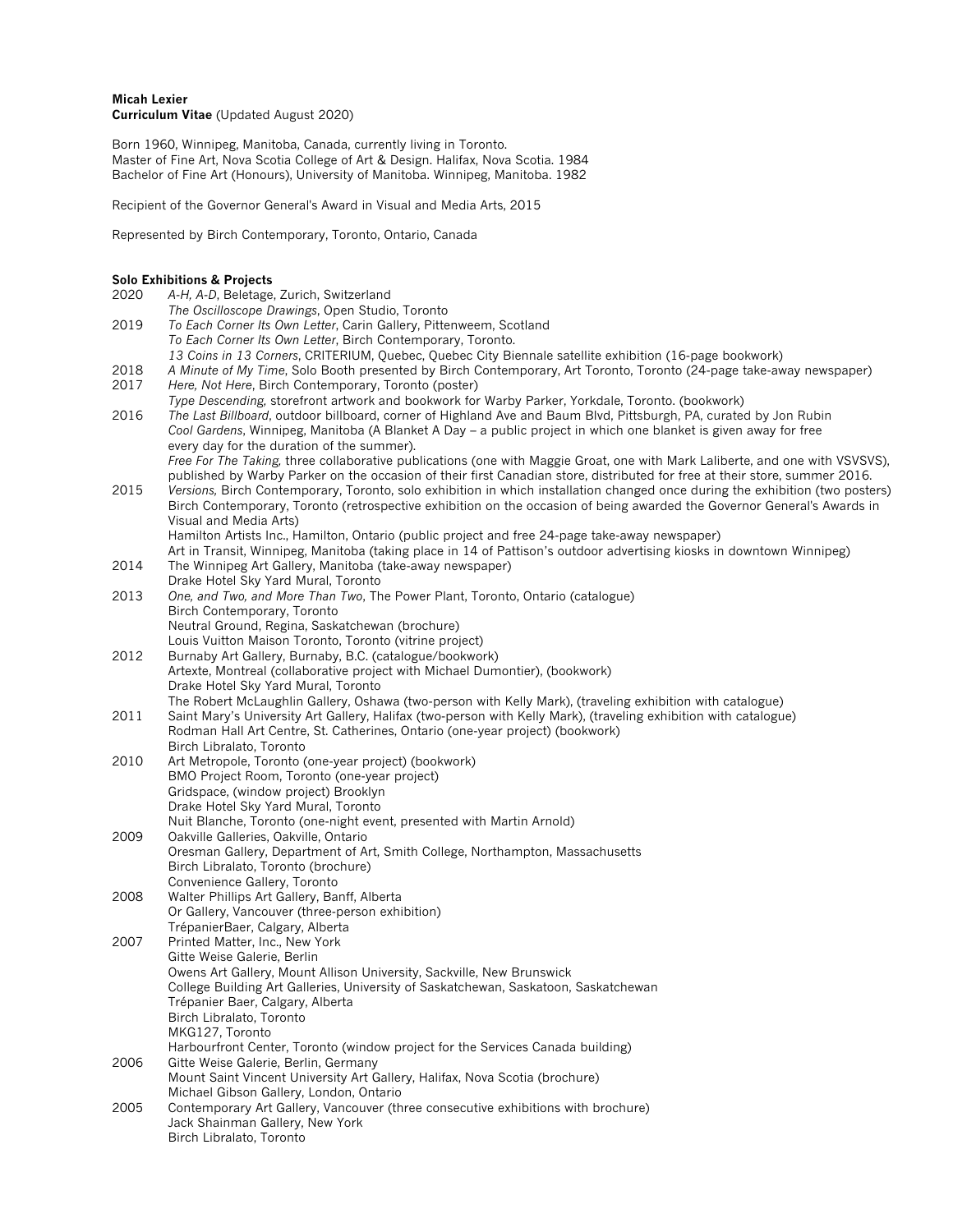|      | Plug In ICA, Winnipeg, Manitoba (bus shelter project, website, brochure, catalogue)                                    |
|------|------------------------------------------------------------------------------------------------------------------------|
|      | Gitte Weise Galerie, Berlin, Germany                                                                                   |
| 2004 | Dazibao, Montréal, Québec                                                                                              |
|      | National Gallery of Canada Library, Ottawa, Ontario (brochure)<br>Gitte Weise Gallery, Sydney, Australia               |
| 2003 | Jack Shainman Gallery, New York                                                                                        |
|      | Robert Birch Gallery, Toronto, Ontario                                                                                 |
|      | Trépanier Baer Gallery, Calgary, Alberta                                                                               |
| 2002 | Gallery 111, University of Manitoba, Winnipeg, Manitoba (CD ROM)                                                       |
| 2001 | Gitte Weise Gallery, Sydney, Australia                                                                                 |
|      | The Toronto Sculpture Garden, Toronto (brochure)                                                                       |
| 2000 | Hallwalls, Buffalo, New York (brochure)                                                                                |
|      | I Space Gallery, University of Illinois at Urbana-Champaign, Chicago, Illinois (brochure)                              |
|      | Agnes Etherington Art Centre, Queen's University, Kingston, Ontario                                                    |
| 1999 | Robert Birch Gallery, Toronto<br>Jack Shainman Gallery, New York                                                       |
|      | Gitte Weise Gallery, Sydney, Australia                                                                                 |
|      | Whyte Museum of the Canadian Rockies, Banff, Alberta (traveling exhibition with catalogue)                             |
|      | Trépanier Baer Gallery, Calgary, Alberta                                                                               |
| 1998 | Musée d'art Contemporain de Montréal, Montréal, Québec (catalogue)                                                     |
|      | Dunlop Art Gallery, Regina, Saskatchewan (traveling exhibition with catalogue)                                         |
|      | Charles H Scott Gallery, Emily Carr Institute of Art and Design, Vancouver, B.C. (traveling exhibition with catalogue) |
|      | Macdonald Stewart Art Centre, Guelph, Ontario (brochure)                                                               |
|      | Robert Birch Gallery, Toronto, Ontario<br>Open Studio Gallery, Toronto, Ontario                                        |
| 1997 | Trépanier Baer Gallery, Calgary, Alberta                                                                               |
|      | Toronto Photographer's Workshop, Toronto, Ontario (brochure)                                                           |
| 1996 | Jack Shainman Gallery, New York                                                                                        |
|      | St. Mary's University Art Gallery, Halifax, Nova Scotia (brochure)                                                     |
| 1994 | Fay Gold Gallery, Atlanta, Georgia                                                                                     |
|      | The Winnipeg Art Gallery, Winnipeg, Manitoba. (catalogue)                                                              |
|      | McIntosh Gallery, The University of Western Ontario, London, Ontario (traveling exhibition with catalogue)             |
|      | Art Gallery of Peterborough, Peterborough, Ontario (brochure)                                                          |
|      | Artspace, Peterborough, Ontario<br>The Library & Gallery, Cambridge, Ontario (traveling exhibition with catalogue)     |
|      | Tom Thomson Memorial Art Gallery, Owen Sound, Ontario                                                                  |
| 1993 | Art Gallery of Ontario. Toronto, Ontario. (two-person exhibition with catalogue)                                       |
|      | Jack Shainman Gallery, New York                                                                                        |
|      | Oakville Galleries, Oakville, Ontario. (traveling exhibition with catalogue)                                           |
|      | Kamloops Art Gallery, Kamloops, B.C.                                                                                   |
|      | Confederation Centre Art Gallery and Museum, Charlottetown, P.E.I. (catalogue)                                         |
|      | Open Space, Victoria, B.C. (two-person exhibition)<br>Open Studio Gallery, Toronto, Ontario                            |
| 1992 | Stride Gallery, Calgary. Alberta (catalogue)                                                                           |
|      | Temiskaming Art Gallery, Haileybury, Ontario                                                                           |
|      | Galerie Brenda Wallace, Montréal, Québec                                                                               |
|      | Canada House, London, England. (two-person traveling exhibition with catalogue)                                        |
|      | Chapter, Cardiff, Wales (two-person traveling exhibition with catalogue)                                               |
|      | John Hansard Gallery, University of Southampton (two-person traveling exhibition with catalogue)                       |
| 1991 | Jack Shainman Gallery, New York                                                                                        |
|      | Surrey Art Gallery, Surrey, British Columbia (catalogue)                                                               |
| 1990 | Main Access, Artspace, Winnipeg<br>Southern Alberta Art Gallery, Lethbridge, Alberta (catalogue)                       |
|      | Justina M Barnikie Gallery, Hart House, University of Toronto, Ontario                                                 |
|      | Galerie Brenda Wallace, Montréal, Québec                                                                               |
|      | Niagara Artists' Centre, St. Catherines, Ontario                                                                       |
|      | Open Studio Gallery, Toronto, Ontario                                                                                  |
|      | AKA, Saskatoon, Saskatchewan                                                                                           |
| 1989 | Mercer Union, Toronto. Ontario (Interview)                                                                             |
|      | Latitude 53, Edmonton, Alberta                                                                                         |
| 1988 | Definitely Superior Gallery, Thunder Bay, Ontario<br>Eye Level Gallery, Halifax, Nova Scotia                           |
|      | The New Gallery, Calgary, Alberta                                                                                      |
|      | Plug-In Inc., Winnipeg, Manitoba                                                                                       |
| 1987 | Forest City Gallery, London                                                                                            |
|      | YYZ Artists Outlet, Toronto                                                                                            |
| 1985 | Eye Level Gallery, Halifax, Nova Scotia                                                                                |
|      | Anna Leonowens Gallery, Halifax, Nova Scotia                                                                           |
| 1984 | Anna Leonowens Gallery, Halifax, Nova Scotia                                                                           |
| 1982 | Gallery 111, Winnipeg Manitoba                                                                                         |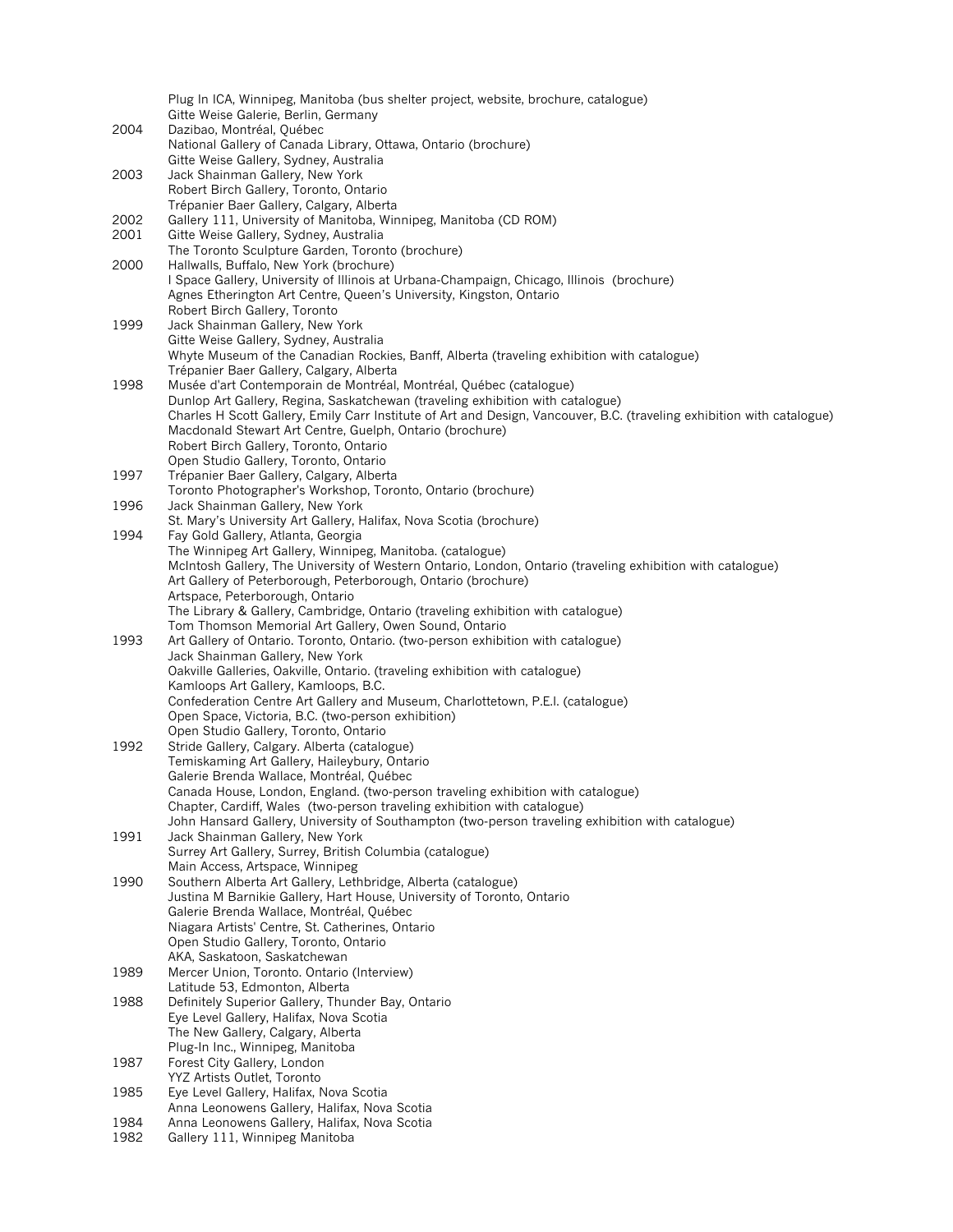Plug-In Inc., Winnipeg, Manitoba

#### **Group Exhibitions and Temporary Public Projects**

2020 *X*, curated by Claude Closky, Pays de la Loire Frac, November 20, 2020 to June 30, 2021

*You've Got Mail*, curated by Jeannette Weiss, Beletage, Zurich, Switzerland

*Reading Art: Works from the Collection,* curated by Ellen van Eijnsbergen and Jennifer Cane, Burnaby Art Gallery, September 25, 2020 to January 17, 2021

*Caution: Artists!: Text messages in art*, curated by Jürgen O. Olbrich, Kunsttempel, Kassel, Germany, May *STANZAS*, curated by Kegan Mcfadden, Empty Gallery, Victoria, BC,

*The Big Pictures/Small Wonders*, Birch Contemporary, Feb/March

*The Tin Man Was a Dreamer: Allegories, Poetics and Performances of Power*, Vancouver Art Gallery, March to August *ME*, Curated by Philippe Dumaine, Maison théâtre, Montréal (presented in the context of the performances of the play *Le problème avec le rose*). February 7 - 16, 2020

*Realisms: Canadian Art, 1850 to the Present,* curated by Andrew Kear, Museum London, London, Ontario, Feb 2020 *Collectif Blanc, Imprimé|Intimité Collection*, curated by Catherine Métayer, UQO Gallery, Gatineau, January 2020 *Show of Hands - Manipulation, Appropriation, and Mobility of the Printed Image,* Arprim, Montreal, Janaury 2020

- 2019 *Pushing paper: contemporary drawing from 1970 to now*, British Museum, Sept. 11, 2019 to January 11, 2020 *We The Centre*, curated by Devan Patel, Patel Division, Toronto *Objects in an Embassy*, curated by Chris Fusaro and Laura Azzalini, presented in the former Embassy of the Czech
	- Republic, Montreal
		- *1989 – 2019,* Birch Contemporary, Toronto.

*Re: Calculations,* curated by Catherine Crowston, Alberta Gallery of Art, Edmonton, Sept. 7, 2019 to March 15, 2020 (Exhibition of 4 individual works) LUST & THE APPLE, The Old Primary School, Near Gorebridge, Midlothian,

# Scotland

*Salles des Maquettes*, curated by Anne Philippon, La Galerie de l'UQAM, Montréal 2018 *A Curator's View: Ian Thom Selects*, Vancouver Art Gallery, September 2018 to March 2019 *The Light Fantastic*, Art Gallery of Nova Scotia, Halifax, NS March to September *Identity/Identify,* The Robert McLaughlin Gallery, Oshawa, ON *Coping Mechanisms*, curated by Sarah Nickleson, Liberty Street Collective, Detroit, Michigan, September *Off Topic*, curated by Mia Nielsen, Drake Devonshire, Prince Edward County, Ontario, Feb to August, *Here + Now*, curated by Leah Taylor, Kenderdine Art Gallery, University of Saskatchewan, Saskatoon *Wunderkammer* curated by Lucrecia Piedrahita Orrego, Museo El Castillo, Medellín, Colombia, May *The Closer Together Things Are*, curated by Shannon Anderson and Jay Wilson, Owens Art Gallery, Sackville, NS January to February 2018; Saint Mary's University Art Gallery, Halifax, NS April to May 2018*;* Southern Alberta Art Gallery, Lethbridge, Alberta, June to September 2018 2017 *Works Selected: Clyne, Johnston, Kernohan, Lexier, MacFarlane and Urban*, curated by Ron Shuebrook. Gallery Stratford, Stratford, Ontario, September 29 to November 26, 2017 *Momenta - Biennale de l'image, Montreal*, curated by Ami Barak, including an 8-page contribution in the catalogue and an 8-page newspaper project for *Book, lamp, chair: an exhibited library*, presented at Artext as part of Momenta. *Canadian and Indigenous Art: 1968 to Present,* National Gallery of Canada, Ottawa *The Closer Together Things Are*, curated by Shannon Anderson and Jay Wilson, University of Waterloo Art Gallery *Cabinet,* curated by Adam Milner, David B. Smith Gallery, Denver, Colorado *Homecoming*, curated by Hanh Ho, CYDONIA, Fort Worth, Texas *The Coffins of Paa Joe and the Pursuit of Happiness*, Jack Shainman Gallery, New York *Two Secret Diptychs,* curated by Louis Reith, Mini Gallerie, Amsterdam, the Netherlands *Coquitlam, Canada, curated by* Gregory Elgstrand, Art Gallery at Evergreen in Coquitlam, B.C. *La Chose en soi*, curated by Ève De Garie-Lamanque, Musée régional de Rimouski, Rimouski, QC *Absence/Presence,* curated by curated by the students of Contemporary Art and Curatorial Practice in the Department of Art History & Art Conservation at Queen's University and led by Professor Jen Kennedy, Agnes Etherington Art Centre, Kingston, Ontario 2016 *Down To Write You This Poem Sat*, curated by Frances Loeffler, Oakville Galleries, Oakville, Ontario *0 1 1 2 3 5 8 13 21 34 55 89 144 233 377 610 987 1597 2584 4181 6765 10946*, curated by Société and Heimat (Pieter Boons), Societé, Brussels, Belgium *Lifetime Piling Up,* curated by Dave Dyment, video program for Petit Nuit, Edmonton, Alberta *All This Time,* curated by Jaclyn Quaresma, Jackman Humanities Institute, University of Toronto *Uncovering Artists' Books,* curated by Geraldine Davis, Grimsby Public Art Gallery, Grimsby, Ontario *Last Nite,* curated by Stefan Hancherow and Jennifer Simaitis, The Drake Hotel, Toronto (temporary tattoo) *(Re) Visit: Interpreting the Collection,* curated Kent Archer and Leah Taylor, College Art Galleries & Kenderdine Art Gallery, University of Saskatchewan, Sasktoon, Saskatchewan. *The Blur Between*, curated by Kristy Trinier, Alberta Gallery of Art, Edmonton, Alberta *New Acquisitions*, Burnaby Art Gallery, Burnaby, BC 2015 *The 2015 Governor General's Awards in Visual and Media Arts Exhibition,* National Gallery of Canada, Ottawa *Reading Room*, curated by Lucy McDonald and Dr. Kirsty Bell, Owens Art Gallery, Mount Allison University, Sackville, New Brunswick *Axe Head Art Exchange*, curated by Bill Clarke for ARMAR (Association for the Creation and Research of Contemporary Art), Artium, Basque Museum of Contemporary Art, Vitoria-Gasteiz, Spain

*Crosswaves #5: Ditto*, curated by Christof Migone, New Adventures in Sound Art, audio program available online at: https://soundcloud.com/naisa/cross-waves-5-ditto-curated-by-christof-migone?in=naisa/sets/cross-waves *Oh, Canada,* curated by Denise Markonish, dispersed over four Calgary venues: The Esker Foundation, The Glenbow Museum, The Nickle Arts Museum, and The Illingworth Kerr Gallery at ACAD University.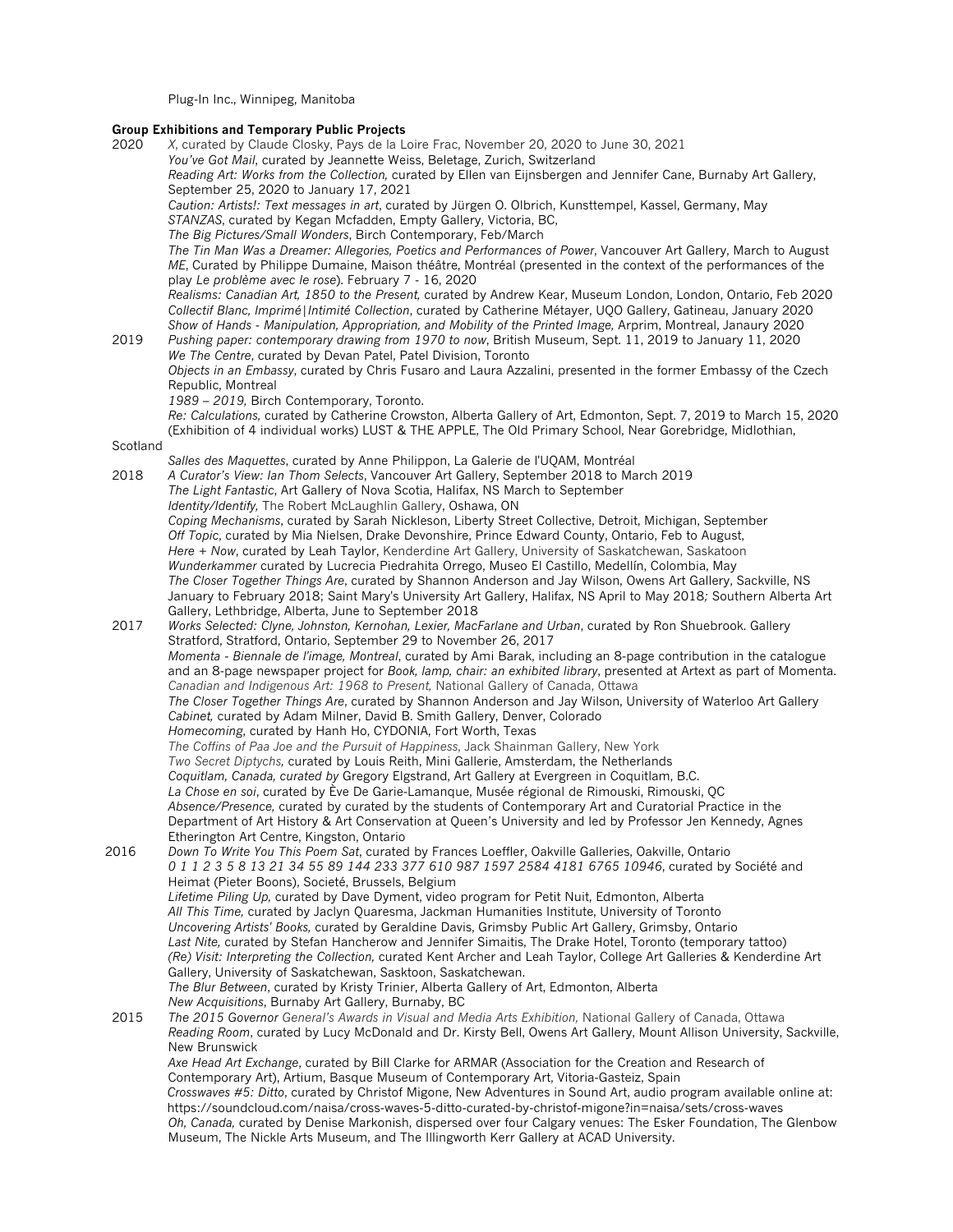*Signs and Symbols*, Jessica Bradley Gallery, Toronto, Ontario Views from the Southbank 1: Histories, Memories, Myths, Surrey Art Gallery, Surrey, BC 2014 *You've Really Got a Hold on Me*, curated by Marnie Fleming, Oakville Galleries, Oakville, Ontario *Oh, Canada,* curated by Denise Markonish, dispersed over four East Coast venues: Owens Art Gallery, Galerie d'art Louise-et-Reuben Cohen, Galerie Sans, and The Confederation Centre Art Gallery. *Free (or best offer)*, curated by Ufuk Gueray, Library, Winnipeg, Manitoba *Portrait,* TrépanierBaer Gallery, Calgary, Alberta *New Works Salon*, Echo Park Film Center, Los Angeles (video screening) 2013 *Neuromast: Certain Uncertainty and Contemporary Art, c*urated by Taliesin Gilkes-Bower and Terri C Smith, Franklin Street Works, Stamford, CT *La Petite collection. Grandeur et splendeur,* curated by Anne Philippon and Pascale Tremblay, La Galerie de l'UQAM, Montréal *Math + Art*, Winnipeg Art Gallery, Winnipeg, *Search Party*, curated by Emily Fitzpatrick, Justina M Barnikie Gallery, Hart House, University of Toronto, Ontario *The Road Sign Project*, (presented throughout the city of Hamilton), Centre3 for Print and Media Arts, Hamilton, ON 2012 *Oh, Canada,* curated by Denise Markonish, MASS MoCA, North Adams, Massachusetts (catalogue) *Finding X*, curated by Jay Jensen, Honolulu Museum of Art, Honolulu, Hawaii *Genius Loci*, curated by Stuart Keeler, Art Gallery of Mississauga, Mississauga, ON *Text In Process*, curated by Rebecca Heidenberg, RH Gallery, New York City, NY *Sediment,* curated by Shane Krepakevich, G Gallery, Toronto (catalogue) *Where I Lived, and What I Lived For,* curated by Jon Davies, Oakville Galleries, Oakville, ON 2011 *Door to Door*, curated by Christof Migone, Blackwood Gallery, University of Toronto, Mississauga *Read All Over,* Scrap Metal Gallery, Toronto *1. Autofuntion,* curated by Derek Sullivan and Shane Krepakevich, G Gallery, Toronto *Prairie Scene*, curated by J.J. Kegan McFadden, PLATFORM/AxeNeo7, Gatineau, Quebec Inbetween, curated by Mireille Eagan, Doris McCarthy Gallery, University of Toronto, Scarborough *Secret Publicity,* curated by Alissa Firth-Eagland , (exhibition took the form of a publication) *Calgary Collects*, curated by Jeffrey Spalding, Art Gallery of Calgary, Calgary 2010 *Beyond/In*, Albright-Knox Art Gallery, Buffalo, New York (catalogue) *Sculpture as Time: New Acquisitions in Contemporary Art,* Art Gallery of Ontario, Toronto *Gullivers sechste Reise*, curated by Signe Theill, Walter Gramming, Thorsten Streichardt, and Mathias Lindner, Neue Sächsische Galerie, Chemnitz, Germany (catalogue) *Nota Bene, Birch Libralato, Toronto Meeting Point*, curated by Earl Miller, College Building Art Galleries, University of Saskatchewan, Saskatoon *Giving Notice: Words on Walls*, curated by Peter Dykhuis, Dalhousie Art Gallery, Halifax, N.S. (catalogue) *Printing Errors*, curated by Barbara Balfour, Akau Gallery, Toronto *Design Domestic*, curated by Noa Bronstein, Design Exchange, Toronto *Inbetwee*n, curated by Mirelle Eagan, Confederation Centre of the Arts, Charlottetown, PEI 2009 *Treasures: The World's Cultures from the British Museum,* Royal B.C. Museum, Victoria, B.C. *Party Crashers,* curated by Katherine Pill & Francesca Wilmott, Concertina Gallery, Chicago, IL *Reading Between The Lines*, curated by Mia Nielsen, Drake Hotel, Toronto, Ontario *Wish You Were Here: Postcards From Toronto,* curated by Katharine Mulherin, Gladstone Hotel, Toronto, Ontario 2008 *Portrait of the Artist,* Glenbow Museum, Calgary, Alberta *Facts and Figures*, Museum London, London, Ontario *Keep the IS in FEMINISM: New Feminist Slogans,* Contemporary Art Gallery, Vancouver, B.C. *To Infinity and Beyond: Mathematics in Contemporary Art*, curated by Lynn Gamwell & Elizabeth Meryman. Heckscher Museum, Huntington, NY (catalogue) Paul *Butler's Collage Party.* Justina M Barnikie Gallery, Hart House, University of Toronto, Ontario The *Artery Project,* curated by Edward Bader, organized by The Prairie Art Gallery, Grande Prairie, AB (catalogue) *Dream House*, Plug In ICA, Winnipeg, Manitoba *The Luminous Body* curated by April Steele. Art Gallery of Peterborough, Peterborough, Ontario *Self-Storage*, curated by Curatorial Industries. A temporary exhibition displayed in a storage facility, 300 Treat Ave. San Francisco (catalogue) *The Other Side*, curated by Billy Miller. The 58 Gallery, Jersey City, New Jersey *Lifting*, curated by Gavin Morrison & Fraser Stables. Forth Worth Contemporary Arts, Fort Worth, Texas (catalogue) *Lifting*, curated by Gavin Morrison & Fraser Stables. Georgia Scherman Projects, Toronto, Ontario 2007 *Numerica* , Curated by Marco Pierini & Lorenzo Fusi, Palazzo delle Papesse - Centro Arte Contemporanea, Siena, Italy (catalogue) *Goin' Postal*. Curated by Miles Collyer. Art Metropole, Toronto. (catalogue) *How Much Longer*, curated by Kegan McFadden. Belkin Satellite Gallery, Vancouver. (brochure) *Words and Pictures: Recent Acquisitions*, Justina M Barnake Gallery, Hart House, University of Toronto. *Aneco*, curated by Ellen Moffat. A public project taking place throughout Saskatoon, Saskatchewan. (catalogue) *Referencing Alexander Calder in Mondern and Contemporary Art*, Eli Klein Fine Art, New York *Happy Birthday & Friendly Greeting,* MKG127, Toronto. *New*, Martha Street Studio, Winnipeg, Manitoba. *Gifts to the MCA Collection*, Museum of Contemporary Art, Sydney, Australia. 2006 *Art Metropole: The Top 100*, curated by K. Scott and J. Shaughnessey, National Gallery of Canada, Ottawa. Traveling (catalogue) *Infinity Etc.*, curated by David Dyment. Mercer Union, Toronto. (brochure). *Papier Plus,* Gitte Weise Galerie, Berlin, Germany *Funny Papers,* curated by Mary Reid. Winnipeg Art Gallery.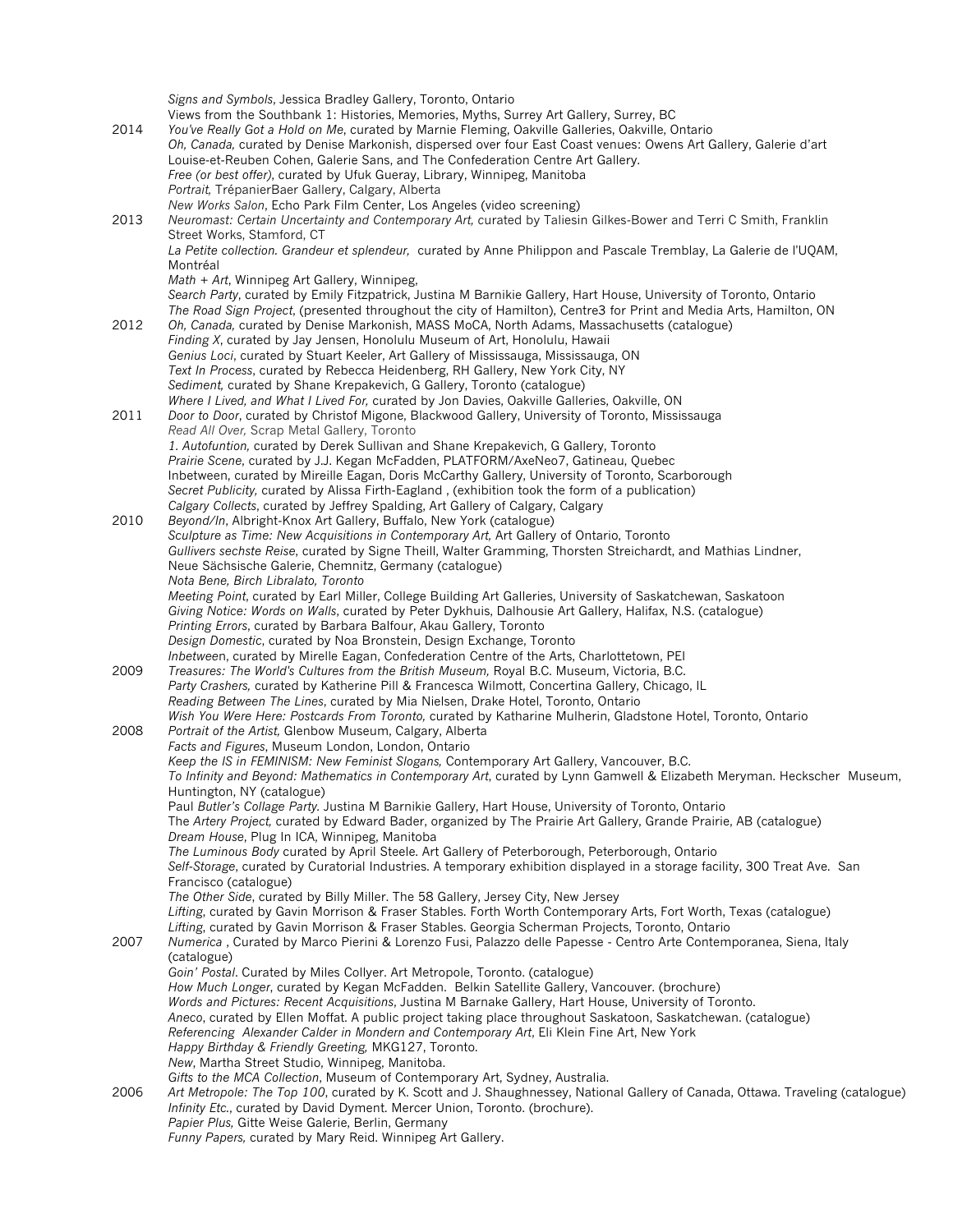*The Whole World is Rotten*. Contemporary Art Center, Cincinnati, Ohio. *The Perm Show: Beauties from the Permanent Collection*. Museum of Contemporary Canadian Art, Toronto, Ontario. *Rendezvous mit Gitte – Volume 6*. Gitte Weise Gallerie, Berlin, Germany. -*poiesis,* Jack Shainman Gallery, New York. *The Essential Works on Paper Show*. Birch Libralato Gallery, Toronto. *Exploring Photography Now*. Trepanier Baer Gallery, Calgary. 2005 *Classified Materials: Accumulations, Archives, Artists*, Vancouver Art Gallery, Vancouver, B.C. *Free Sample*, curated by Kelly Mark. Mount Saint Vincent University Art Gallery, Halifax, N.S. (catalogue) *Surrey Seen,* The Surrey Art Gallery, Surrey, B.C. *Soft passages: Marking 25 Years of Exhibitions at Oakville Galleries*. Oakville Galleries, Ontario. *Rendezvous mit Gitte – Volume 5*. Gitte Weise Gallery, Sydney, Australia. *Sliding Tense*. University of Toronto Art Centre, Toronto. *18 Illuminations: Contemporary Art and Light,* curated by Corinna Ghaznavi & Carla Garnet. Tom Thomson Memorial Art Gallery, Owen Sound, Ontario. Exhibition travels in 2006 and 2007 to Robert McLaughlin Gallery, Oshawa; Art Gallery of Peterborough; St. Mary's University Art Gallery, Halifax; University of Waterloo Art Gallery; Winnipeg Art Gallery (catalogue) 2004 *Open*, curated by Richard Torchia and Sandra Firmin. Arcadia University Art Gallery, Glenside, Pennsylvania. *Free Time*, curated by Philip Watkins. CAST Gallery, Hobart, Tasmania. (catalogue) *Hidden Histories*, curated by Michael Petry. The New Art Gallery Walsall, Walsall, UK. (catalogue) *Identities: Canadian Portraits*, curated by Falkner/Finn/Freybe. McMichael Canadian Art Collection, Kleinburg. (catalogue) *Sieben Kunstler der Galerie,* Gitte Weise Galerie, Berlin, Germany. *Evidence of Thirty Years: Selected Works from the Collection of Art Metropole…*. Art Metropole, Toronto. *Chronicles*, curated by Monika Raciborski. Robert Birch Gallery, Toronto. *A Charge to Keep.* Jack Shainman Gallery, New York. *Worts: Another Dimension.* Robert Birch Gallery, Toronto. *Rendezvous mit Gitte – Volume 4*. Gitte Weise Gallery, Sydney, Australia. 2003 *Containers*, curated by Steven Holmes. Real Art Ways, Hartford, CT. (brochure) *Genetic Expressions, Art after DNA*, curated by Lynn Gamwell & Elizabeth Meryman, Heckscher Museum, Huntington, NY. *Instant Criticism of Illusionism*, curated by Jan Allen. Agnes Etherington Art Centre, Kingston, Ontario. *Revealing the Subject*, curated by Shannon Anderson. Oakville Galleries, Oakville; WKP Kennedy Gallery, North Bay; Art Gallery of Peterborough; MacLaren Art Centre, Barrie; The Visual Arts Centre of Clarignton, Bowmanville. (catalogue *Staff Picks: Selections from the Open Studio Archive.* Open Studio, Toronto. *Contemporary Art/Recent Acquisitions.* Jewish Museum, New York, NY. *Portrait of the Artist as...,* Blackwood Gallery, University of Toronto, Mississauga Campus, Ontario. *Rendezvous mit Gitte - Volume 3*, Gitte Weise Gallery, Sydney, Australia. 2002 *Size Immaterial*, curated by Luke Syson. Castle Museum, Norwich, England. *Body and Absence.* Musée d'art contemporain de Montréal, Montréal, Québec. *Beautiful Stranger*, curated by Mitch Robertson. The Physics Room, Christchurch, New Zealand. *Photo Works from the Museum of Contemporary Canadian Art*, Art Gallery of Windsor, Windsor, Ontario. *Reading Without Words: Books As Objects*, curated by Robert Windrum. Gallery Stratford, Stratford, Ontario. *365 AIGA Annual Design Exhibition 23.* (collaboration with Lisa Naftolin) AIGA National Design Center, New York, NY. *Gallery Hours,* curated by Robert Birch. Robert Birch Gallery, Toronto, Ontario. *Hot Picks: 90 Years of Collecting at the Winnipeg Art Gallery*. Winnipeg Art Gallery, Winnipeg, Manitoba. *Art in the 'Toon Age,* curated by April Kingsley. The Kresge Art Museum, Michigan State University, East Lansing. *Les siecles de l'image.* Musée d'art de Joliette, Joliette, Québec. *Social Consciousness in Canadian Art*, curated by Milena Placentile. Justina M Barnicke Gallery, Hart House, University of Toronto, Ontario. (brochure) 2001 *Making the Making*, curated by Charles Goldman. Apex Art, New York, NY. (brochure) *The World According to the Newest and Most Exact Observations*, curated by Ian Berry. The Tang Teaching Museum and Art Gallery, Skidmore College, Saratoga Springs, NY. (catalogue) *Bra Joe From Kilimanjaro*, curated by Ihor Holubizky. University Art Museum, University of Queensland, Brisbane. *Travels in Time*, curated by Samantha Comte. 200 Gertrude Gallery, Melbourne, Australia. (brochure) 2000 *Chorus of Light: Photographs from The Sir Elton John Collection.* The High Museum of Art, Atlanta, Georgia. (catalogue) *Light X Eight.* The Jewish Museum, New York, NY. *Universe,* curated by Sheila Lawson. Platform, London, England. Proposals from Halifax... (Library and Archives Exhibition No.7) curated by Peter Trepanier. National Gallery of Canada. *Simultaneous.* Jack Shainman Gallery, New York. *Une expérience de l'art du siécle/Living the Art of the Century*. Musée d'art de Joliette, Joliette, Québec. (catalogue) *Tempus Fugit*, curated by Linda Jansma. The Robert McLaughlin Gallery, Oshawa. (catalogue) *The Perpetual Well: Contemporary Art from the Collection of the Jewish Museum*. Samuel P. Harn Museum of Art, University of Florida; Sheldon Memorial Art Gallery and Sculpture Garden, University of Nebraska, Lincoln; Parish Art Museum, South Hampton; Huntington Museum of Art, Huntington, West Virginia. (catalogue) *Box Project: A Museum of Installation Touring Exhibition.* Angel Row Gallery, Nottingham; Turnpike Gallery, Manchester; Museum of Installation, London. 1999 *The Time of Our Lives*, curated by Marcia Tucker. New Museum of Contemporary Art, New York. (catalogue) *Best of the Season*, curated by Harry Philbrick. Aldrich Museum of Contemporary Art, Ridgefield, CT. (brochure) *Out of this Century,* curated by Tim Cone. Vancouver Art Gallery, BC. *L'autre en soi,* curated by Marie Perrault. Musée régional de Rimouski, Rimouski, Québec. (brochure) *Les Bouches Ouvertes*, curated by Roger Bellemare. La Maison Hamel-Bruneau est Située, Sainte-Foy, Québec. *0002 0200 2000 0020*, curated by Luc Guillemette. Musée d'art Contemporain de Montréal, Montréal, Québec *Matter: Pip Culbert, Helga Groves, Micah Lexier*. Gitte Weise Gallery, Sydney, Australia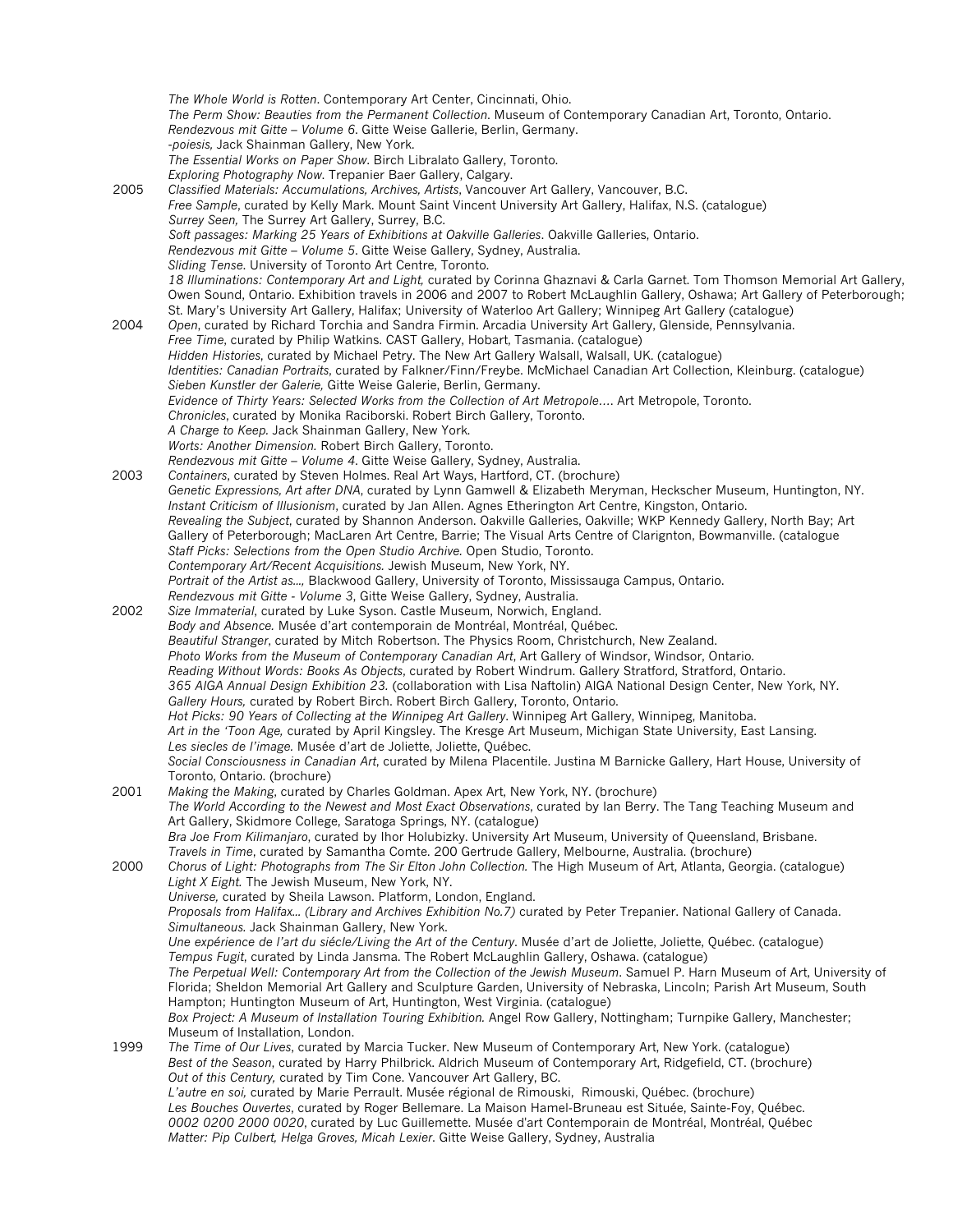1998 *Speed,* curated by Jeremy Millar. Whitechapel Art Gallery, London, England. (catalogue) *Speed,* curated by Nancy Campbell and Jeremy Millar. Macdonald Stewart Art Centre, Guelph, Ontario. *Dumb,* curated by Mathew Jones. Centre for Contemporary Photography, Melbourne, Australia. (brochure) *The Word in Contemporary Canadian Art,* curated by Glen Cummings. Art Gallery of North York, Ontario. *Identidades.* Encontros da Imagem, Braga, Portugal. (catalogue) *La Donation Maurice Forget.* Musée d'art de Joliette, Québec. (catalogue) 1997 *Museé Imaginaire.* Museum of Installation, London, England. *Repeated Gestures.* Vancouver Art Gallery, Vancouver, B.C. *Notification,* curated by Jan Allen. Agnes Etherington Art Centre, Kingston, Ontario. *Here's Looking at Me*, curated by Glen Cummings. Art Gallery of North York, Ontario. *Off/Set: Artists Interpreting the Printing Process* curated by Patrick Macaulay. York Quay Gallery's "Case Studies" *Curiosity Room.* Jack Shainman Gallery, New York, NY. *New Modern Art & Design in the Post-Industrial City.* Trépanier Baer Gallery, Calgary, Alberta. *Of Time and Space*, curated by Shelly Ross. The St. Paul Companies Gallery, St. Paul, Minnesota. 1996 *Containers 96: Art Across Oceans,* curated by Louise Dompierre. Copenhagen: Cultural Capitals of Europe project. *Decathlon.* Fay Gold Gallery, Atlanta, Georgia. *For Lack of Evidence*, curated by Alain Reinaudo and Ginette Legaré. Chateau de La Roche-Guyon, France. (catalogue) *Reflections of the Soul: Contemporary Canadian Art*, curated by Glen Cummings. Art Gallery of North York, Ontario. *Degrees of Collaboration,* curated by Patrick Macaulay. Uncommon Objects windows at York Quay Gallery, Toronto. *Looking Back IV.* Southern Alberta Art Gallery, Lethbridge, Alberta. *Reading and Re-reading,* curated by Karen White. Oakville Galleries, Oakville, Ontario. (brochure) *Invitational.* Cold City Gallery, Toronto, Ontario. *Face.* York Quay Gallery, Toronto; Atelier Circulaire, Montréal; The Station Gallery, Whitby. 1995 *Das Américas II,* curated by Ivo Mesquita. Museu de Arte de Sao Paulo, Brazil. (catalogue) *Fotofeis 95, International Festival of Photography in Scotland*. (Bus shelter poster project) *How Red Works,* curated by Ihor Holubizky. Art Gallery of Hamilton, Ontario. *30 Seconds + Title,* curated by Jill Henderson and Christina Ritchie. Art Gallery of Ontario, Toronto, Ontario. *Fairytale In The Supermarket,* curated by Judith Findlay. Scotland Street Museum, Glasgow. (part of Fotofeis 95) *One Year Later,* curated by Glen Cummings. Art Gallery of North York, Toronto. *Permanent Collection: A Survey.* Oakville Galleries, Oakville, Ontario. 1994 *The Body As Measure,* curated by Judith Fox. Davis Museum and Cultural Center, Wellesley, Massachusetts. (catalogue) *The Riddle of the Sphinx,* curated by Karen Shaw. Islip Art Museum, East Islip, New York. *Alliances: The Family,* curated by Justin Wonnacott. Canadian Museum of Contemporary Photography, Ottawa, Ontario. *New Acquisitions.* Oakville Galleries, Oakville, Ontario. 1993 *The Intimate Stranger,* curated by Carolyn Bell Farrell. The Gallery/Stratford, Stratford, Ontario. (brochure) *For Lack of Evidence*, curated by Alain Reinaudo and Ginette Legaré. Mercer Union, Toronto, Ontario. (catalogue) *Visual Evidence*, curated by Ingrid Jenkner. Dunlop Art Gallery, Regina, Saskatchewan. (catalogue) 1992 *X Mostra da Gravura*, curated by Ivo Mesquita, Museu da Gravura, Cidade de Curitiba, Brazil. *Artedomani - Punti di vista 1992*, curated by Sylvie Parent, Spoleto, Italy. (catalogue) *Small Works by Big Artists*, Gallery 111, curated by Bob McKaskel, Winnipeg, Manitoba. (brochure) *Signing AIDS*, curated by Keith Wallace and Scott Watson, BCE Place, Vancouver. (outdoor pixel board project) 1991 *Un-Natural Traces*. curated by Carol Brown/Bruce Ferguson, Barbican Art Gallery, London, England.(catalogue) *Parallel Allegories*. Museum of Holography, New York. *Graphic Pride.* The New School, New York. *A Public Room...* Extension Gallery, Toronto (exhibition traveled to the Art Gallery of Northcumberland; Thames Art Gallery, Chatham; Glenhyrst Art Gallery, Brantford; Whitby Arts Inc.; The Library and Gallery, Cambridge; McLaren Art Centre, Barrie during 1992 & 1993).(catalogue) *An Intimate Connection: Paper & Print*, Open Studio, Toronto. 1990 *Visions 90*. curated by Claude Gosselin, Centre International D'Art Contemporain de Montréal, Montreal. *Numbering*, curated by Ihor Holubizky, Art Gallery of Hamilton. (catalogue) *11th British International Print Biennale.* Bradford, England and touring 1991. (catalogue) *Artist-In-Residence Show*. Interference Hologram Gallery, Toronto. *Dial-A-Sound for AIDS*. Plug-In Inc. Winnipeg. *Aurathon*. curated by Jennifer McMackon, 1400 Dupont St. Toronto. *Inaugural Exhibition*. Extension, Toronto. 1989 *Cold City Invitational*. Cold City Gallery, Toronto. *Homogenius*. Mercer Union, Toronto. (brochure) *Beyond The Document*. Forest City Gallery, London, Ontario 1988 *Structures of Desire*. curated by Elke Town, Gallery 76. Toronto. *Walls on Fire*. YYZ Gallery, Toronto. *As Told To: Structures for Conversation*. curated by Daina Augatis, Walter Phillips Gallery, The Banff Centre. 1987 *Young Contemporaries '87.* curated by Marnie Flemming, London Regional Art Gallery, London, Ontario. Exhibition traveled to Calgary, Victoria, Montréal and Fredericton during 1988. (catalogue) *Sound Escape*. Grange Park, Toronto. Organized by The Music Gallery, Toronto. (brochure) 1986 *Halifax-Auckland Exchange Show*. Artwork, Auckland, New Zealand. (catalogue) *Sound Level: An exhibition of Sound Sculptures and Installations*. Eye Level Gallery, Halifax, Nova Scotia. *25 Young Artists*. Or Gallery and Convertible Showroom, Vancouver, B.C. (catalogue) *The Staff Works 2.* Anna Leonowens Gallery, Halifax, Nova Scotia. 1985 *Territories*. YYZ Gallery, Toronto, Ontario. (catalogue) *The Mall Show.* The Brewery, Halifax, Nova Scotia.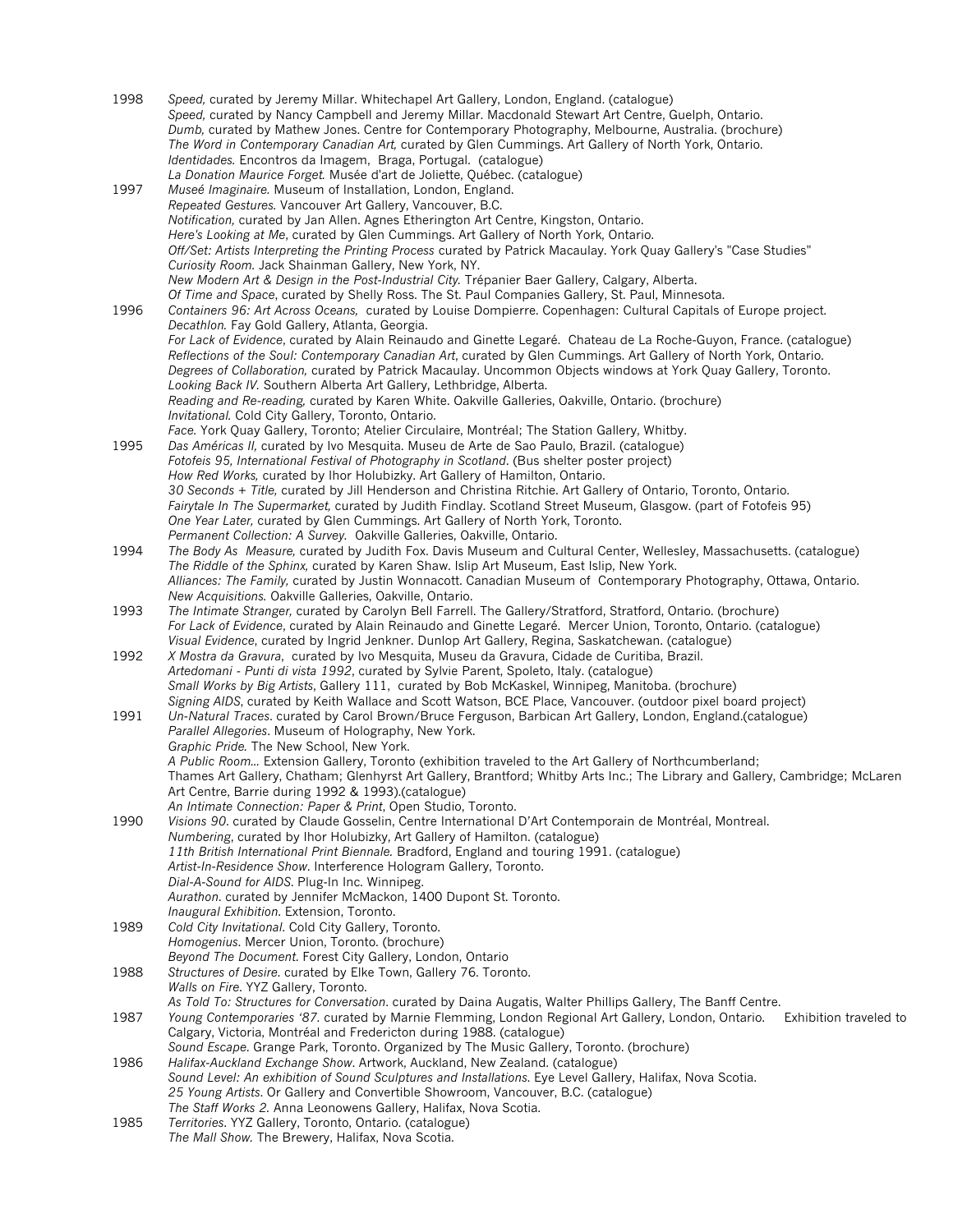*The Staff Works*. Anna Leonowens Gallery, Halifax, Nova Scotia. *Halifax Independent Producers.* Halifax Cable Vision Ltd. Channel 10, Halifax, Nova Scotia. *National Educational Film Festival*. Oakland California. 1984 *Currently Canada: Curated Tapes from Across Canada.* Video Culture Canada. Toronto, Ontario.

- *Screenings & Performances (The Halifax Show).* Centre For Art Tapes, Halifax, Nova Scotia. 1983 *Appropriation/Expropriation*. Mount Saint Vincent Art Gallery. Halifax, Nova Scotia.
- *The September Program.* Center For Art Tapes, Halifax, Nova Scotia.

#### **Public and Corporate Collections**

Agnes Etherington Art Centre, Kingston, Ontario Art Gallery of Alberta, Edmonton, Alberta Art Gallery of Hamilton, Hamilton, Ontario Art Gallery of New South Wales, Sydney, Australia Art Gallery of Nova Scotia, Halifax, Nova Scotia Art Gallery of Ontario, Toronto, Ontario The Art Gallery of Peterborough, Peterborough, Ontario Art Gallery of Windsor, Windsor, Ontario Art Metropole, Toronto, Ontario Arthur Andersen, Toronto, Ontario AstraZeneca, Toronto, Ontario The Bailey Collection, Toronto, Ontario The Bank of Montreal, Toronto, Ontario The Belagio Hotel, Las Vegas, Nevada The British Museum, London, England Burnett, Duckworth & Palmer, Calgary, Alberta Deloitte, Toronto Dufflet Pastries, Toronto The Canada Council Art Bank, Ottawa, Ontario The Canadian Museum of Contemporary Photography, Ottawa, Ontario Confederation Centre Art Gallery & Museum, Charlottetown, P.E.I. Corus Entertainment, Toronto, Ontario Deloitte, Toronto, Ontario DHL International, Sydney, Australia Dundee Reit Corporation, Toronto, Ontario Fasken Martineau, Calgary, Alberta Fasken Martineau, Toronto, Ontario The Gallery/Stratford, Stratford, Ontario Glenbow Museum, Calgary, Alberta Hart House, University of Toronto, Toronto, Ontario The Jewish Museum, New York, New York Kadist Foundation, Paris and San Francisco Kamloops Art Gallery, Kamloops, B.C. Kenderdine Art Gallery, University of Saskatchewan, Saskatoon, Saskatchewan The Leonard and Dina Ellen Art Gallery, Concordia University, Montréal, Quebec London Life, London, Ontario Macdonald Stewart Art Centre, Guelph, Ontario McCarthy Tétrault, Toronto, Ontario McMaster Museum of Art, Hamilton, Ontario McMichael Canadian Art Collection, Kleinburg, Ontario McMillian Binch, Toronto, Ontario Musée d'art de Joliette, Jolliette, Quebec Musée d'art contemporain de Montréal, Montréal, Quebec Museum of Contemporary Art, Sydney, Australia Museum of Contemporary Canadian Art, Toronto, Ontario Museum London, London, Ontario National Gallery of Australia, Canberra The National Gallery of Canada, Ottawa, Ontario Oakville Galleries, Oakville, Ontario Ogilvy Renault, Toronto, Ontario Osler, Hoskin & Harcourt, Toronto, Ontario Owens Art Gallery, Mount Allison University, Sackville, New Brunswick The Progressive Corporation, Cleveland, Ohio The Rand Corporation, Washington, D.C. Realstar Management, Toronto, Ontario The Rio Hotel, Las Vegas, Nevada The Robert McLaughlin Gallery, Oshawa, Ontario Royal Bank of Canada, Toronto Saks Fifth Avenue, New York, New York Schulich School of Business, York University, Toronto, Ontario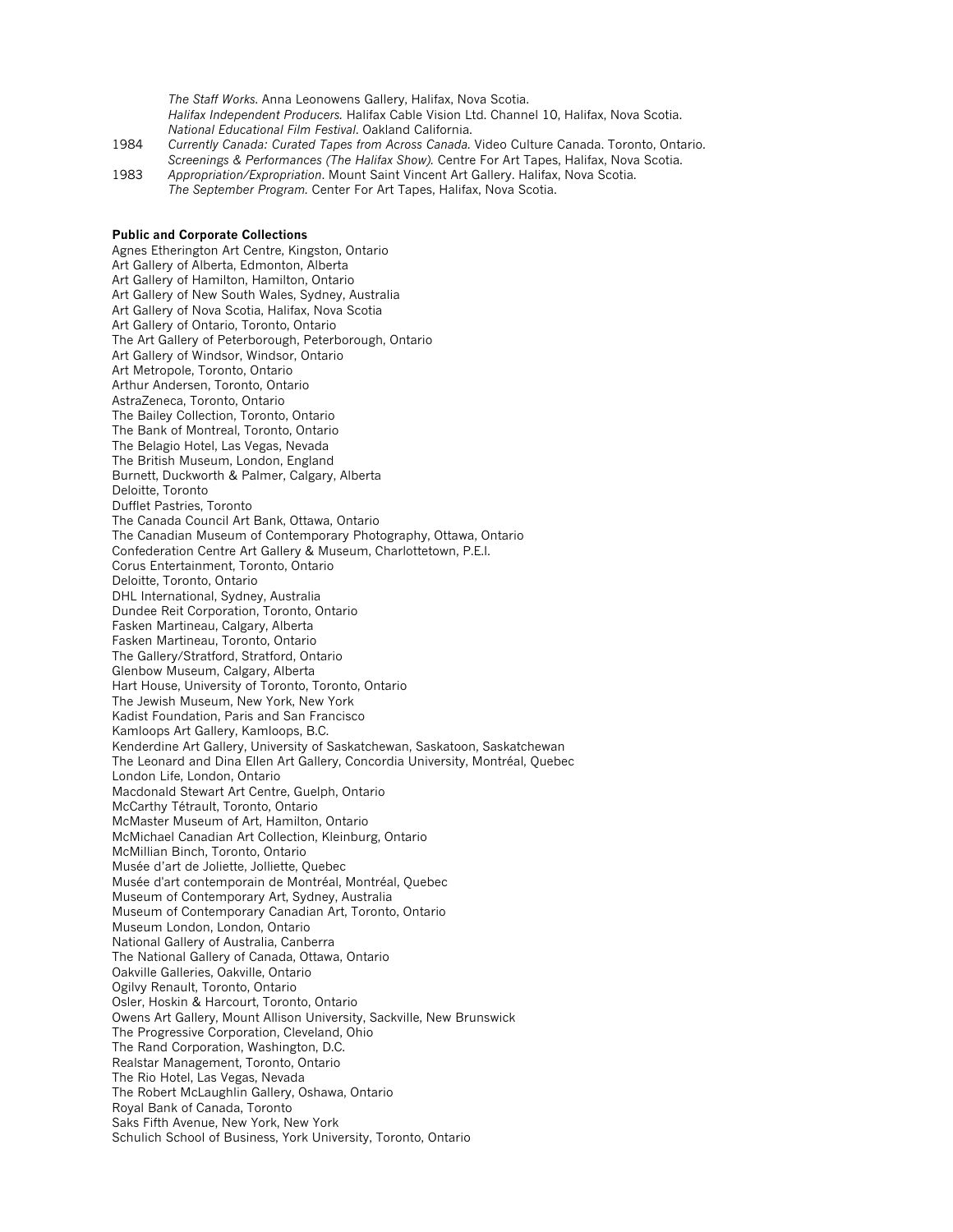Surrey Art Gallery, Surrey, British Columbia Tom Thomson Memorial Art Gallery, Owen Sound, Ontario. Torys, Toronto, Ontario Upper Canada College, Toronto, Ontario Vancouver Art Gallery, Vancouver, British Columbia Walter Phillips Gallery, The Banff Centre, Banff, Alberta W Hotel, Sydney, Australia Winnipeg Art Gallery, Winnipeg, Manitoba

# **Public Commissions**

Lower Don Mills Trail, Toronto, 2020 Canadian Chancery and Cultural Centre, Paris 2018 Brookfield Place Calgary, Calgary 2017 Bay Adelaide Centre, East Tower, Toronto 2016 Fraser Mustard Early Learning Academy, (in collaboration with Kohn Shnier Architects), Toronto 2013 Toronto Transit Commission, Sheppard/Leslie Subway Station 2002 Agnes Etherington Art Centre, Queen's University, Kingston, Ontario 1999 Air Canada Centre, Toronto 1999 National Trade Centre, Toronto 1997 Whitby Psychiatric Hospital, (collaboration with Regan Morris), Whitby 1996 Tory Tory DesLauriers & Binnington, Barristers & Solicitors, Toronto 1995 Scurfield Hall, University of Calgary, Alberta 1994 Metropolitan Toronto Metro Hall, Toronto, Ontario 1992 Tom Thomson Memorial Art Gallery, Owen Sound, Ontario 1991 Hamilton Public Library, Hamilton, Ontario 1990

#### **Teaching**

Artist's Multiples, University of Toronto, John H. Daniels Faculty of Architecture, Landscape, and Design, session starting January 2018 and September 2018

#### **Curatorial**

Curator, *I Carried, I Pressed: Kelly Mark and Ken Nicol*, u's gallery, Calgary, 2019 Curator, *These Five Things: Martin Bourdeau, Ric Evans, Matthew Feyld, Sean Stewart, Joy Walker*, Birch Contemporary, Toronto, 2015 Curator, *More Than Two (Let It Make Itself),* (a group show featuring 221 artworks by 101 artists) Power Plant Contemporary Art Gallery, Toronto, 2013

Curator, *Michael Dumontier: A Moon or A Button*, Plug In ICA, Winnipeg, January 2012

Curator, *Like-Minded*, (a group show of works relating to Michael Dumontier's practice, featuring 37 artists) Plug In ICA, January 2012 Curator, *A to B,* (a group show about sequence and consecutiveness, featuring 37 artists) MKG127, Toronto, July 2010 Curator, *Silent As Glue: Matt Harle, Lynda Gammon, Elspeth Pratt*, Oakville Galleries, Oakville, Ontario March 2010 (traveled to Southern Albert Art Gallery, Lethbridge, and Art Gallery of Greater Victoria) (catalogue)

Curator, *For Example* (Hirsch, MacCallum, Macdonald), Mount Saint Vincent University Art Gallery, Halifax, Oct 2009

Curator, *For Example (Butler, Clark Espinal, Gerken)*, Mount Saint Vincent University Art Gallery, Halifax, Feb 2009

Curator, *Here Now or Nowhere*, (a group show of temporary public artworks, featuring 13 artists) Grande Prairie, AB, January 2009

Curator, *For Example (Andrews, Goldman, Koenig)*, Mount Saint Vincent University Art Gallery, Halifax, January 2008

Curator, *For Example (Moodie, Thib, Walker)*, Mount Saint Vincent University Art Gallery, Halifax, June 2007

Curator, *Them*, College Building Art Galleries, University of Saskatchewan, Saskatoon, September 2007

Curator, *David Altmejd/Renate Anger/Eric Cameron*, Birch Libralato, Toronto, October 2007

Visual Art Editor, *Bloom Magazine*, New York, issues Vol.3, No.1, Winter 2007 (David Altmejd, Luis Jacob, Tony Feher, Linda Matalon, Louise Fishman) and Vol.3, No.2, Summer 2010 (Stephen Andrews, Liz Deschenes, Catherine Opie, Neil Goldberg, Iran do Espirito Santo)

Co-Editor (with Dan Lander), *Sound By Artists*. Co-published by Art Metropole & Walter Phillips Gallery, 1990 (Republished 2013 by Blackwood Gallery and Charivari Press)

Co-Organizer/Curator, *Audio By Artists Festival* 1984, 1985, 1986. Centre For Art Tapes and Eye Level Gallery, Halifax

# **Projects in Publications**

*Here, Not Here, Prefix Photo, Toronto, Issue 40 Tourism Ecologies, Volume 20, Number 2, November 2019*

*Self-portrait as a wall…, Scapegoat: Architecture, Landscape, Political Economy*, Issue 11, Winter 2017/Spring 2018, Edited by Seth Denizen and Marcin Kedzior, Published by Other Forms, Chicago

*One for Two*, set of four collaborations with Dave Dyment; *The Record* (Kitchner/Waterloo, Ontario) September 14, 2017; *The Sackville Tribune Post* (Sackville, NS) January 10, 2018; *Chronicle-Herald* (Halifax, Nova Scotia) April 6, 2018; *The Lethbridge Herald* (Lethbridge, Alberta) June 23, 2018

*Spot the Difference*, exhibition catalogue for *Momenta - Biennale de l'image, Montreal*, 2017 edition "What Does the Image Stand For?" curated by Ami Barak, Momenta, Montreal and Kerber Verlag, Bielefeld/Berlin, 2017

Foreword and *Call Ampersand Response*, an artist project (collaboration with Michael Dumontier), *Shift 7: Exchanges*, OCAD University Student Press, Toronto, Ontario 2014

*One Curved Line, One Straight Line, Four Panels*, *Carousel* 36, Spring 2016 *Letters and Words*, *The Walrus*, Toronto, Vol.7 No.5, June 2010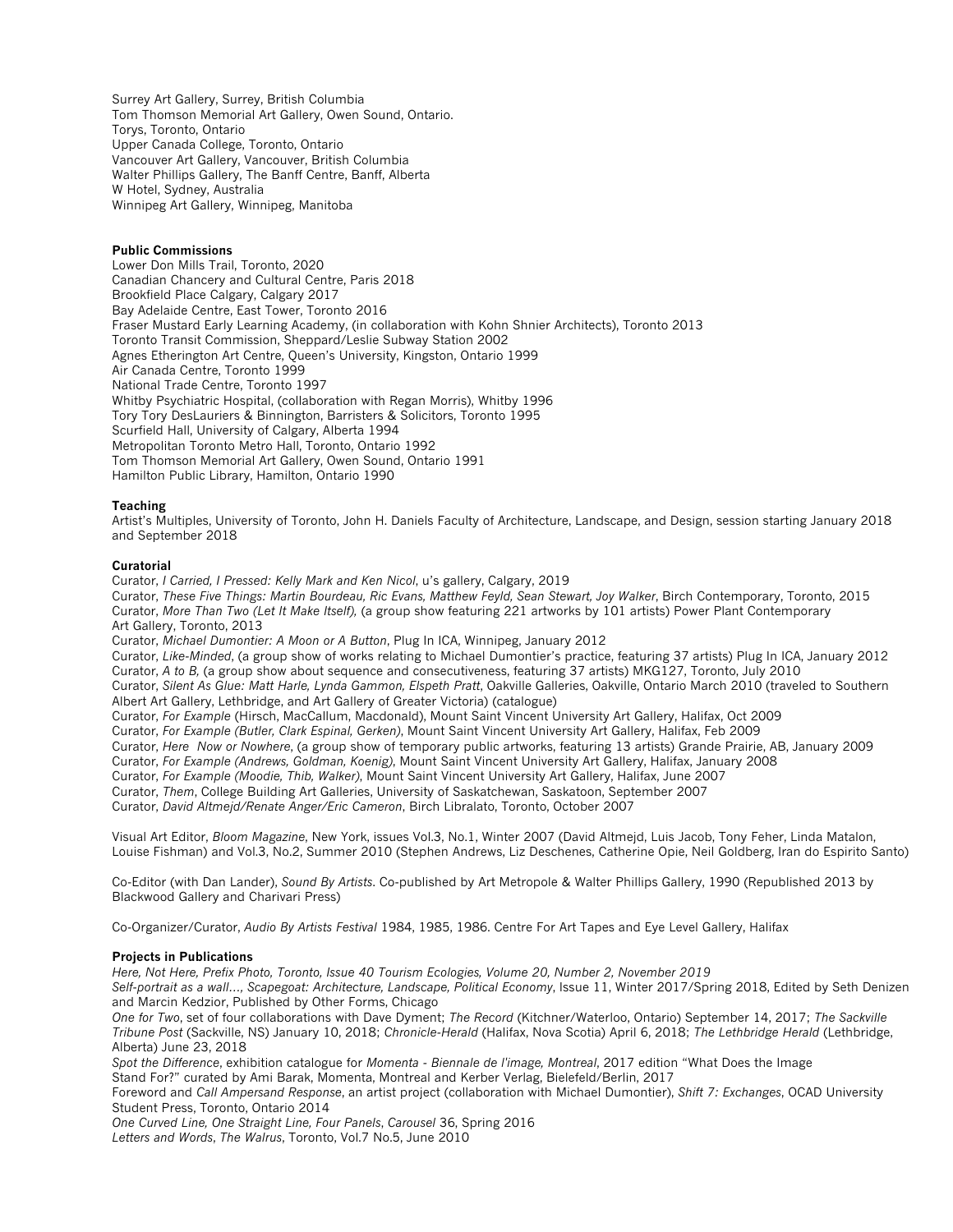Cover and Artists Project, *Border Crossings*, Winnipeg, Vol.28, No.4, December 2009 *An Arrow That Takes Up Four Pages*, *Hunter and Cook* 04, Toronto, Fall 2009 *4, 5, 6,* One Hour Empire, Toronto, Ontario, Fall 2008 *Revelation 1 to 23*, Visible Language, Providence, Spring 2008 *The Sentence is the Page Number*, *Fillip Magazine*, Issue 6, Volume Two, Number Three (Summer 2007) *Lives & Works (Four Consecutive Texts),* YYZ Magazine, May 2006 *9, 10, 11, Defile* Volume 1 Issue 1 (Spring 2003) *if, then. Atopia Journal* issue 0.66 (February 2000) *A Minute of My Time,* Gallery Largeness issue #2 (October 1996) *An Artist & Books, Descant 90* 'The Book; Twenty-Five Anniversary, Part One' Vol.23, No.3 (Fall 1995) *Love Letters, Public* 10 (Fall 1994) *Making, Impulse* Vol. 16, No.1 (Spring 1991) *Micah from Baba Sarah, Impulse* Vol.15, No.4 (Spring 1990) *Dual Bi-Cycle Dual* (collaboration with Michael Klein), *Midcontinental* Vol.1, No.2 (1982)

# **Internet-based Projects**

*I Am The Coin*, web version of my BMO Project Room installation www.iamthecoin.com (launched January 2010) *Here Now or Nowhere*, web version of the Grade Prairie group exhibition I curated www.herenowornowhere.com (launched Jan. 2009) *David Then & Now,* Plug In ICA website www.plugin.org (launched Summer 2005) *Touch Down Drawings,* Papotage website, Vol.2. No.1, www.papotage.com (launched December 2004) *Group Show 1*, samplesize website www.samplesize.ca (launched June 2003)

#### **Design-related Projects**

Designer (with Lisa Naftolin) of all the didactic information for the exhibition *The Blur Between*, curated by Kristy Trinier, Alberta Gallery of Art, Edmonton, Alberta (2016)

Designer (with Lisa Naftolin) for Toronto-based record label, Invisible City Editions (2014)

Designer of the printed materials for *Traffic: Conceptual Art in Canada 1965 – 1980,* Toronto Fall 2010 (designed with Sara Herron); Halifax Spring 2011 (designed with Sym Corrigan); Calgary Summer 2011 (designed with Pamela Clark & Josh Holinaty); Winter 2012 (designed with Emmelyne Pornillos)

Designer of *Proposal (Notes Towards a Mental Breakdown) for Toronto* by Vincent Honoré, *Canadian Art*, Toronto Spring 2010 issue Designer of Petro-Canada's James Worrall Flag Bearer's Award (2004 and ongoing)

Designer (with Michael Klein) of a set of two posters for the International Festival of Authors, Harbourfront Centre, Toronto (2003) Designer (with Lisa Naftolin) of the Harbourfront Centre's World Leaders Prize (2001)

#### **Board Membership**

Advisory Committee, Nuit Blanche (Toronto), 2011 – 2012 Board Member, Toronto Sculpture Garden, 2009 – 2012 Board Member, The Art Gallery at York University, Toronto 1997 – 1998 Board Member, The Power Plant, Toronto, 1991 – 1995 Board Member, Eye Level Gallery. Halifax. 1984 – 1986

# **Publications**

*Michael Dumontier and Micah Lexier: Call Ampersand Response.* Published by Lars Müller Publishers, Zurich, 2019. 392 pages, softcover, 392 images, 17 x 24 cm ISBN 978-3-03778-591-1

*Shannon Gerard and Micah Lexier: My Morning Swim*. Published by Nieves, Zurich, 2019, 14 x 20 cm 16 pages, edition of 100

*Micah Lexier: A Minute of My Time – A Survey and New Works.* Published by Birch Contemporary, Toronto, 2018. Text by Ian Thom, photos by Toni Hafkenscheid and others, 24 pages, newsprint, designed by Micah Lexier, Stefan Hancherow and Emma Wright, 14 ill., 35.5 x 29.5 cm

*Micah Lexier: 13 Coins in 13 Corners.* Published by Criterium, Montreal, 2019. Design and photos by Maxime Rheault, 16 pages, risograph, 13 ill., limited edition of 30, packaged in a plastic sleeve and includes a coin, booklet is 16.5 x 11.5 cm

*Micah Lexier: Two Circles*. Published by Brookfield Properties, Toronto, 2017. Text by Sarah Milroy, photos by Tom Arban, 68 pages, designed by Emma Wright, Monnet Design, hardcover, 111 ill., 23 x 18 cm

*Micah Lexier: One, and Two, and More Than Two.* Published by The Power Plant Contemporary Art Gallery, Toronto, 2016. Texts by David Altmejd, Rob Giampietro, Ingrid Jenkner and Gaëtane Verna, designed by Jeff Khonsary, 164 pages, softcover, 71 images, 26.3 x 19.5 cm ISBN 978-1-894212-39-7

*Micah Lexier: Type Descending.* Published by Warby Parker in conjunction with the artwork that I made for their Yorkdale storefront, and distributed for free exclusively at the Yorkdale location. 2016, Designed by Micah Lexier and Tom Koken, 192 pages, softcover, 20 x 17.2 cm

*Free For The Taking.* Three collaborative publications (one with Maggie Groat, one with Mark Laliberte, and one with VSVSVS), published by Warby Parker on the occasion of their first Canadian store, distributed for free at their store, summer 2016. Micah Lexier and Maggie Groat, 72 pages, 68 ill., softcover, 20 x 15 cm; Micah Lexier and Mark Laliberte, 48 pages, 37 ill., softcover, 20 x 15 cm; Micah Lexier and VSVSVS, 120 pages, 112 ill., softcover, 20 x 15 cm,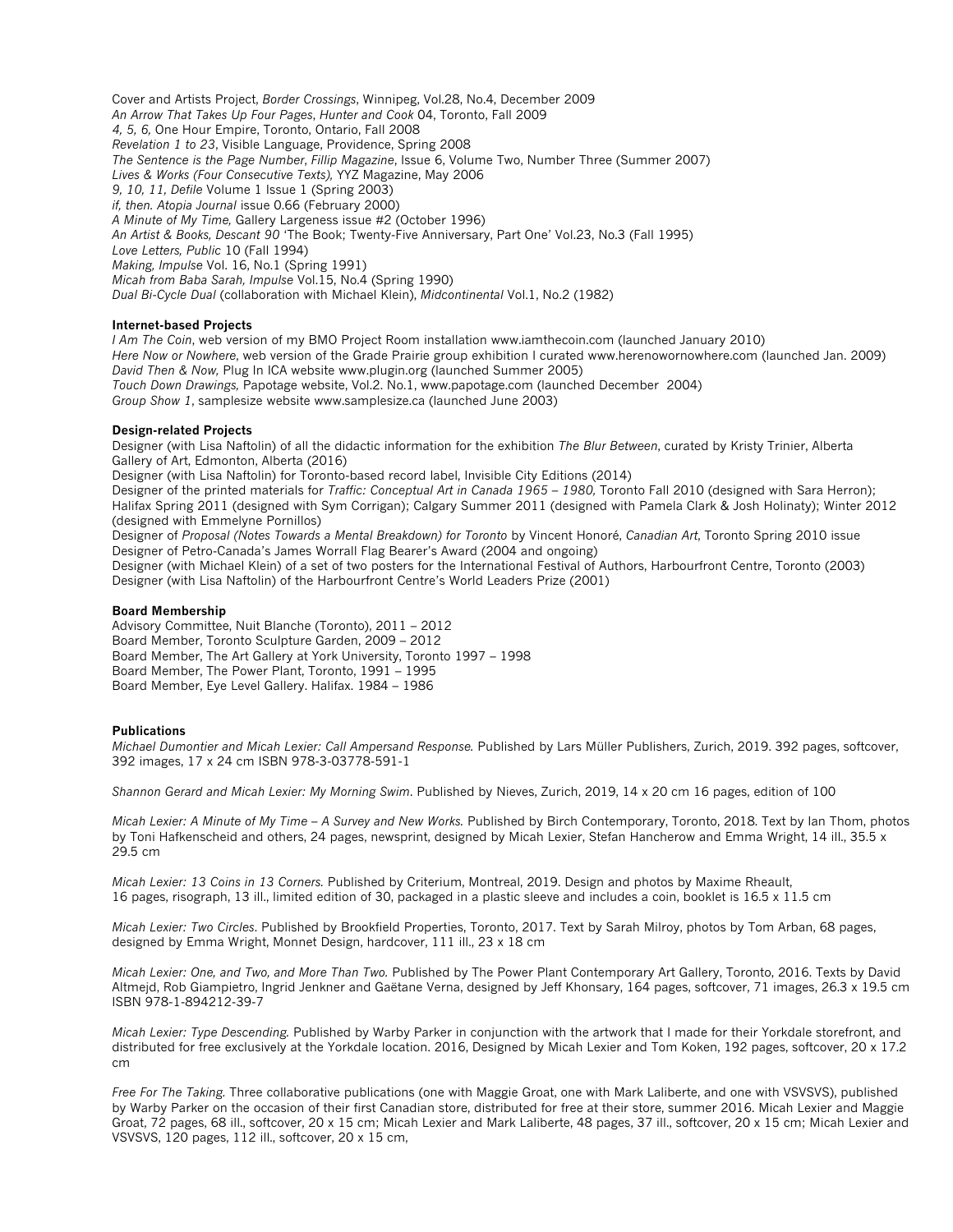*Micah Lexier: A Coin in the Corner.* Published by and distributed by Massachusettes Museum of Contemporary Art, North Adams, MA, 2016. Essay by Denise Markonish, designed by Brett Yasko with photos by Arthur Evans, 208 pages, softcover, 100 ill., 17 x 12.5 cm ISBN 978-0-9829914-3-5

*Micah Lexier: How To Draw A Soccer Ball.* Published and distributed by Hamilton Artists Inc, Hamilton, Ontario, 2015. Designed by Lisa Naftolin, 20 pages, newsprint, 29 x 36 cm.

*Micah Lexier: More Than Two (Let It Make Itself).* Published and distributed by The Power Plant Contemporary Art Gallery, Toronto, 2013. Text by Micah Lexier and Gaëtane Verna, designed by Jeff Khonsary and Micah Lexier, 224 pages, softcover, 193 images, 26.3 x 19.5 cm ISBN 978-1-894212-38-0

*Micah Lexier: Working as a Drawing (Vol.1, 1980 to 2012, Letter-size, Vertical).* Published and distributed by the Burnaby Art Gallery, Burnaby, 2012. Designed by Jen Eby with Micah Lexier, 512 pages, softcover, 942 images, 21.2 x 15.5 cm ISBN 978-1-927364-04-8

*Michael Dumontier and Micah Lexier: Call Ampersand Response.* Published by Artexte, Montreal and Nieves, Zurich, 2012. 196 pages, softcover, softcover, 196 images, 19.5 x 25.5 cm ISBN 978-3-905999-08-2

*Micah Lexier & Kelly Mark: Head-to-Head.* Published and distributed by Saint Mary's University Art Gallery, Halifax, Nova Scotia, 2012. Texts by Robin Metcalf, designed by Lauren Wickware, photographs by Steve Farmer. 176 pages, 182 images, 21.5 x 23 cm. ISBN 978- 1-926740-05-8

*Micah Lexier: A Week At A Glance.* Published and distributed by Rodman Hall/Brock University, Saint Catharines, Ontario, 2011. Text by Marcie Bronson, designed by Tom Koken with Micah Lexier, photographs by Chris Thomaidis. 320 pages, 156 images, 30.5 x 16.5 cm. ISBN 978-0-9864955-3-3

*Micah Lexier: I'm Thinking of a Number: Selected invitations, books, catalogues, packaged prints, objects in multiple, t-shirts, projects in and for publications, coins, and other printed matter, 1980 to 2010.* Published by The Press of the Nova Scotia College of Art and Design. Distributed by D.A.P., New York. 2010. Edited by Jan Peacock with essays by AA Bronson, Garry Neill Kennedy, Jan Peacock, and Christina Ritchie, with an original multiple created by Lexier for the publication. Designed by Andrew Di Rosa and Emma Wright/Small. 300 pages, 200 images. (196 col.), 18 x 25 cm. Hardcover. ISBN: 978-0919616-50-9

*Micah Lexier: David Then & Now.* Published and distributed by Plug In ICA/Plug In Editions, Winnipeg, Manitoba, 2006. Essays by Steven Matijcio and Alison Gillmor, photo-essays by Shelia Spence and Doug Lewis. Designed by Susan Chafe with Micah Lexier. 184 pages, 99 images (19 col.), 24 x 16 cm. Hardcover. ISBN 0-921381-31-X

*Micah Lexier: Cross Reference: Dictionary Illustration Works 1981-1993. Published and distributed by the Confederation Centre Art Gallery* & Museum, Charlottetown, P.E.I., 1994. Essay by Robin Metcalfe. Designed by Bruce Mau in collaboration with Micah Lexier. 192 pages, 77 images, 17 x 13 cm. ISBN 0920089356

*Micah Lexier: A Project for Surrey & Other Site-Specific Works. Published and distributed by the Surrey Art Gallery, Surrey, B.C., 1994.* Essays by Liane Davison and Helga Pakasaar. Designed by Brian Gee with the collaboration of Micah Lexier. 48 pages, 17 images (2 col.), 19 x 17 cm. Hardcover. ISBN 0920181287

*Micah Lexier: A Portrait of David.* Published and distributed by the Winnipeg Art Gallery, Winnipeg, Manitoba, 1994. Inserted interview with the artist by Jon Tupper. Designed by Micah Lexier in collaboration with Lisa Naftolin. 160 pages, 76 images, 24 x 16 cm. Hardcover. ISBN 0889151733

*Micah Lexier: Book Sculptures.* Published and distributed by Oakville Galleries, Oakville, Ontario, 1993.Essays by Marnie Fleming and Nancy Tousley. Designed by Micah Lexier and Lisa Naftolin. 496 pages, 22 images, 24 x 16 cm. Hardcover. ISBN 0921027427

*Micah Lexier: Name and Family Name.* Published and distributed by Stride Gallery, Calgary, Alberta, 1992. Text by Reesa Greenberg. Designed by Micah Lexier. 48 pages, 24 images (7 col.), 21 x 17 cm. Spiral bound. ISBN 0921132182

*Micah Lexier at Southern Alberta Art Gallery.* Published and distributed by Southern Alberta Art Gallery, Lethbridge, Alberta, 1991. Essays by Renee Baert and Don Goodes. Designed by Micah Lexier. 80 pages, 32 images (4 col.), 18 x 18 cm.

# **Selected Bibliography**

- 2018 Tammer El-Sheikh, "Interesting", *Canadian Art*, Toronto, Spring 2018
- James D Campbell, "Momenta: Biennale de l'image", *Border Crossings*, Winnipeg, Vol.37, No.1, March April May 2018
- 2016 Kate Taylor, "Meet you at the black circle: Art made of 1.6 million sticks strives for visibility" *The Globe and Mail*, Toronto, December 21, 2016
- 2015 Alex Bozikovic, "A few of our favourite things" *The Globe and Mail*, Toronto, December 19, 2015 Catherine Kustanczy, "Instagram more than pretty pictures" Metro Life, Toronto, October 9-12, 2015 Murray Whyte, " In Studio: Micah Lexier – Finder, Keeper", *Toronto Star*, Toronto, October 31, 2015 Sarah Swan, "Reach out and touch you?", *Macleans*, April 20, 2015
- 2014 Steven Leyden Cochrane, "For what it's worth", *Winnipeg Free Press*, July 3, 2014 Kara Jefts, "A Call to Collaboration", *fnewsmagazine*, The School of the Art Institute of Chicago, Chicago, IL, February 2014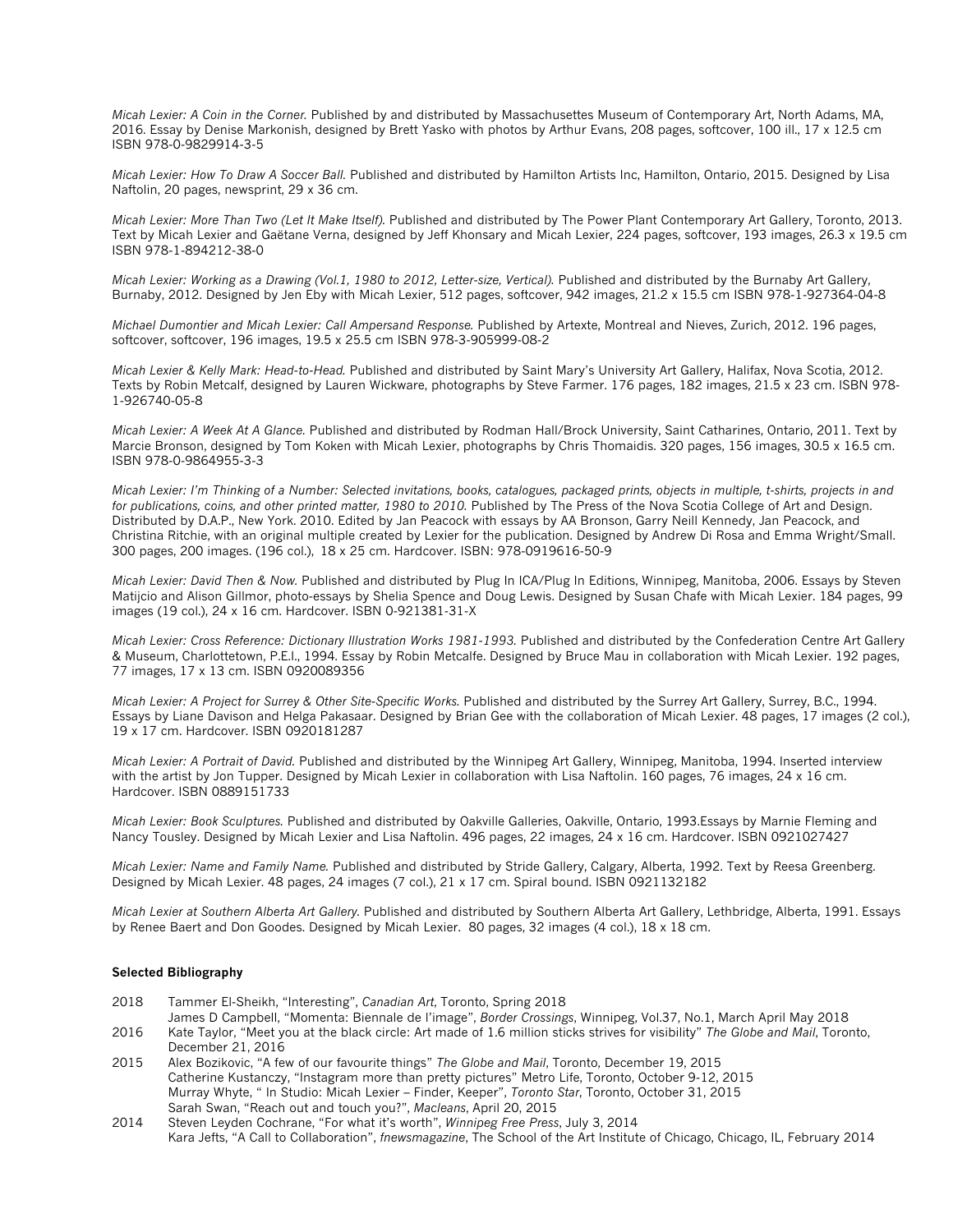Earl Miller "Micah Lexier" *Border Crossings*, Winnipeg, Issue n. 129, Vol.33, No.1, Spring 2014 2013 Nicolas Mavrikakis, "L'oeuvre à l'aune de son context", *Le Devoir*, December 4, 2013 Sheila Heti, Interview, *The Believer*, San Francisco, Vol. 11, No. 8, October 2013 James Adams, "The Genial Conceptulist" *The Globe and Mail*, Toronto, September 28, 2013 Pamela Meredith, "A Numbers Game" *In Toronto*, September 2013 Christina Ritchie, "Making It Make Itself" *Canadian Art*, Toronto, Fall 2013 Murray Whyte, " A Gathering of Artists Who Play Well With Others", *Toronto Star*, Toronto, September 26, 2013 Bert Archer, "The Moment: Thurs. Aug. 01, 10:06 am" *Block*, Toronto, Issue 2, Fall 2012 David Jager, "Lexier Blurs Lines" *Now Magazine*, Toronto, Issue 1656, Vol. 33, No. 7, October 17-23, 2013 David Balzer, The Twitter Critic, *The Globe and Mail*, Toronto, October 19, 2013 Kate Fane, "Everything in its Right Place" *The Grid*, September 26-Octover 2, 2013 2012 Daniel Joyce, "Head to Head: Micah Lexier and Kelly Mark" *Visual Arts News*, Spring 2012 Robert Enright. "Ampersanders" *Border Crossings*, Winnipeg, Vol.31, No.3, Fall 2012 J.J. Kegan McFadden, "Oh Canada" *Border Crossings*, Winnipeg, Vol.31, No.3, Fall 2012 2011 Michael Petry, *The Art of Not Making: The New Artist/Artisan Relationship,* Thames & Hudson, 2011 Murray Whyte. " Lost and Found" *Toronto Star*, Toronto, November 3, 2011 Elissa Barnard, "Two Heads Better Than One" *Chronicle Herald,* Halifax, N.S., September 9, 2011 2010 Nicholas Brown, " A to B – Micah Lexier" Hunter and Cook 07, Toronto, Fall 2010 Hugo Macdonald, "Multiple Personality" Monocle, London, England, September 2010 Bill Clarke, "Micah Lexier Bank of Montreal Project Room" *Modern Painters,* New York, September 2010 Murray Whyte. " Art as a journey, not a destination" *Toronto Star*, Toronto, July 22, 2010 Mike Landry, "Conceptual Class of 2010" Telegraph-Journal, Saint John, N.B., July 3, 2010 David Jager "Drake Double Bill: Two Murals Battle at the Sky Yard" *Now Magazine*, Toronto, June 17, 2010 Shannon Anderson "Micah Lexier: I Am The Coin" *Canadian Art*, Toronto Summer 2010 John Bentley Mays "We've got his number" *The Globe and Mail*, Toronto, Ontario. May 15, 2010 Nicholas Brown. "Helter Shelter" *Colour Magazine*, Vancouver, Issue 8.1 (Spring 2010), Murray Whyte. " Contemporary shows finally fuel trill of discovery at AGO" *Toronto Star*, Toronto, March 6, 2010 Sarah Milroy. "Passions, not obsessions" The Globe and Mail, Toronto, February 17, 2010 Dan Adler. " Micah Lexier/Birch Libralato" *Artforum*, New York, January 2010 Peter Goddard. "Prolific artist finds strength in numbers" *Toronto Star*, Toronto, January 14, 2010 2009 Ingrid Koenig. "This Is Me Writing" *Border Crossings*, Winnipeg, Vol.28, No.4, December 2009 Robert Enright. "Giving Collaboration A Good Name" *Border Crossings*, Winnipeg, Vol.28, No.4, December 2009 Gary Micheal Dault. "Follow the arrow: It's Art" *The Globe and Mail*, Toronto, Ontario. October 31, 2009 Tor Lukasik-Foss "Fresh Eyes" *Hamilton Magazine,* Hamilton, Ontario, Summer 2009 Murray Whyte. " Family Matter" *Toronto Star*, Toronto, June 21, 2009 Nancy Tousley. "'Calgary's Top 12 Art Exhibitions of 2008". *Calgary Herald*, Calgary, January 4, 2009 Gary Michael Dault. "Gallery Going: Library Science Gets An Artistic Intervention" *The Globe and Mail*, Toronto. February 28 Jason McBride. "Street Level: An English class behind the glass" *National Post*, Toronto, April 25, 2009 2008 Nancy Tousley. "'An intimate look at life through art's simplicity". *Calgary Herald,* Calgary, December 14, 2008 Nancy Tousley. "'Little Scribble' Grew to Big Idea". *Calgary Herald*, Calgary, June 7, 2008 Nancy Tousley. "'Art Changing Face of Calgary". *Calgary Herald*, Calgary, June 6, 2008 Tarina White, "He's Got Winning Down to an Art", *Calgary Sun*, Calgary, June 6, 2008 Leah Turner. "Going Postal" *Colour Magazine*, Vancouver, Issue 5.6 Peter Goddard. "Man of letters had some help from the young." *The Toronto Star*, Toronto. May 15, 2008 2007 Leah Sandals. "The Worn Identity" *National Post*, Toronto, December 29, 2007 Stacey Abramson. "Into the Light" *Uptown Arts*, Winnipeg, December 20, 2007 Leah Sandals. "Lexier plays with absolutes" *Now Magazine*, Toronto. October 25 – 31, 2007 Bart Gazzola. "Me Me Me – And Them" *Planet S,* Saskatoon. October 11 – 24, 2007 Peter Goddard. "Art that reads between the lines" *The Toronto Star*, Toronto. August 2, 2007 Betty Ann Jordan. "Artist File" *Canadian House & Home*, Toronto. September 2007 Monika Burman. "Many Works and Much Living" *MAG Mass Art Guide*, Toronto, October 2007 Nancy Tousley. "Living Life: Micah Lexier's New Work Expands His Project" *Calgary Herald*, Alberta, February 18, 2007 Kailea Switzer. "An Accumulation of Things", *The Argosy*, Sackville, New Brunswick, March 8, 2007 2006 Gil McElroy. *"*A Moment of Our Time: The Sculpture of Micah Lexier*" Espace Sculpture*, Montreal, (Issue #76) Summer 2006 "David Then, David Now" *Geist,* Vancouver, B.C. (Issue #61). Summer 2006 Peter Trepanier. "Artists' Ephemera" *Vernissage*, Ottawa. Winter Robin Laurence. "Micah Lexier, Myfanwy MacLeod, Andrew Reyes" *The Georgia Straight*, Vancouver. March 2-9, 2006 Paul Wilson. "The source said this art was trouble" *The Hamilton Spectator*, Hamilton, Ontario. January 6, 2006 Leigh Kamping-Carder. "The Emptiness that lingers…" *Ubyssey Magazine*, Vancouver. February 10, 2006 2005 Christian Bok. "Still Counting" *Canadian Art*, Toronto, Ontario. (Vol.22, No.1) Spring 2005 Paula Adamski. "Alumni Profile:Micah Lexier" *5163:The NSCAD University Magazine*, Halifax, N.S. December 2005 Micah Lexier. "End of the Line" enRoute Magazine, Montreal, Quebec. December 2005 Robert Enright. "BorderViews: David Redux" *BorderCrossings*, Winnipeg, Issue No. 95 (Vol.24, No.3) Fall 2005 Adina Popescu. "Micah Lexier: Gitte Weise Gallerie, Berlin" *C Magazine*, Toronto, Ontario, (Issue #86) Summer 2005 Gary Micheal Dault. "Micah Lexier at Birch Libralato" *The Globe and Mail*, Toronto, Ontario. November 19, 2005 Morely Walkler. " Davids 'polar' opposite of bear exhibit", *Winnipeg Free Press*, Winnipeg, Manitoba, June 8, 2005 Lorne Roberts. "Polar bears or photographs, public art piques interest", *Winnipeg Free Press*, Winnipeg, July 28, 2005 Julia Dault. "No Goliaths Here" *The National Post*, Toronto, Ontario, June 9, 2005 Alison Gillmore. "The Daves I Know" CBC.ca, June 22, 2005 Sean Flinn. "Get Your Free Sample" *The Halifax Herald*, Halifax, N.S. April 5, 2005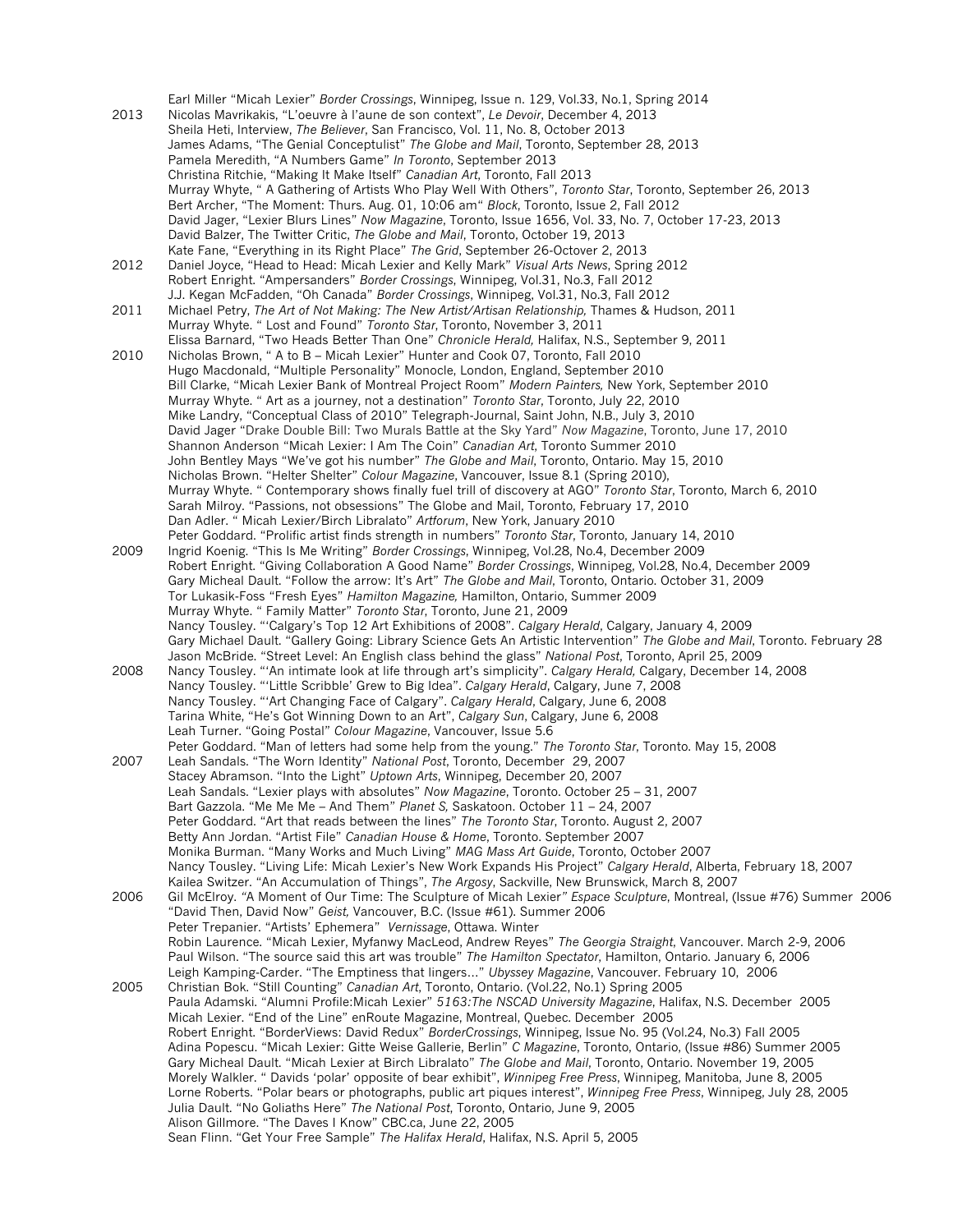2004 Jerome Delgado. "Espaces Manipules" *La Press*, Montreal, Quebec. October 21, 2004 Lynne Crevier. "Genese De L'Object" *Ici*, Montreal, Quebec. October 21-27, 2004 Shelley Boettcher. "Lexier sports award-winning work of art" *The Calgary Herald*, Calgary, Alberta. January 24, 2004 Thomas Hirschmann. "McMichael gets hip with Identities" *Now Magazine,* Toronto, Ontario. March 18-24, 2004 Jessi Rymill. "Comma Chameleon" *Print Magazine*, New York. March/April 2004 Petry, Michael. *Hidden Histories*. Artmedia Press, London, 2004. 2003 Petry, Michael, Nicola Oxley and Nicolas de Oliveira*. Installation Art in the New Millennium*. Thames and Hudson, 2003 Julia Dault. "Playful Pieces of Punctuation" At the Galleries, *National Post*, Toronto. October 9, 2003 Patricia Rosoff. "Containing the World" *The Hartford Advocate*, Hartford, CT. November 20, 2003 Benjamin Genocchio. "It May be Minimal, but It Challenges the Intellect" *The New York Times* (CT Edition), Nov. 30, 2003 Matthew Erikson. "When Less is More, Canada Style" *Hartford Courant*. Hartford, CT. October 10, 2003 Mary Agnes Welch. "Hey, has anybody see Dave lately?" *Winnipeg Free Press*, Winnipeg. December 14, 2003 Nancy Tousley. "Critic's Pick" *Calgary Herald*, Calgary. December 4, 2003 Kim Levin. " Voice Choices: Micah Lexier" *Village Voice*, New York. June 18-24, 2003 James J. Kelly. *The Sculptural Idea (Fourth Edition).* Waveland Press, Long Grove, Illinois, 2003,pp.176, 181 John Grande. "Site: Toronto's New Sheppard Subway Line Art" *Sculpture Magazine,* Washington. May 2003 R.M.Vaughan. "What if you had to live here?" *Lola*, Toronto. Spring 2003 2002 Eric Fredericksen. "Brick by Brick" *Architecture Magazine*, New York. March 2002 Robyn Peers. "Views of Remoteness" *The Press*, Christchurch, New Zealand. April 24, 2002 Joyce Mason. "Up Against a Wall" *Elle Canada*, Toronto. March 2002 Christopher Hume. "Art is the ticket..." *Toronto Star*, Toronto. November 14, 2002 Julia Dault. "Tunnel Visionaries" *National Post*, Toronto. November 14, 2002 Micah Lexier. "The End and The Beginning (from the beginning)" Toronto Sculpture Garden brochure. January 2002 Micah Lexier. "A Few of My Favorite Things" *Art Libraries Journal*, Volume 27, Number 2, March 2002 2001 Sarah Milroy. "The art of brick and mortar" *The Globe and Mail*, Toronto. November 3, 2001 Alexie Glass. "Time Frames: Micah Lexier, Gitte Weise Gallery" *Monumen*t issue 45 December 2001/January 2002 Robert Enright. "Incrementalism: Micah Lexier & the Progress of Time (interview)" *BorderCrossings* No. 78, Summer Daphne Gordon. "An Evolving Sculpture: Micah Lexier's new work will change shape" *The Toronto Star* October 14, 2001 Deirdre Hanna. "Top 20 Artists Since 1981" *Now Magazine* November 22, 2001 Deirdre Hanna. "Time Trial" *Now Magazine* November 22, 2001. R.M. Vaughan. "All treats, no tricks" *Eye Magazine* October 25, 2001. Mark Pupo. "Two ways to make 2: Interview with Micah Lexier" *Mix Magazine* Vol.26 No.4, Spring 2001 Robert Belton. *Sights of Resistance: Approaches to Canadian Visual Culture*. University of Calgary Press, Calgary, Alberta, 2001, pp. 308-309. 2000 Fred Camper. "Don't Fence Them In" *Chicago Reader,* Chicago, IL. May 17, 2000. Gerald Mead. "Time Warp and Vinyl" *Artvoice,* Buffalo, NY. October 19-25, 2000. Richard Huntington. "A process of aging, a process of creation at Hallwalls" *The Buffalo News*, October 23, 2000. Gary Michael Dault. "Gallery Going: Lexier makes it all add up" *The Globe and Mail*, Toronto. December 16, 2000. 1999 Joan Murray. *Canadian Art in the Twentieth Century*. Dundurn Press, Toronto/Oxford, 1999, pp. 218-219. Hilarie M. Sheets, "Aging Artistically", *Newsday*, New York. July 23, 1999. Jennifer Dalton, "The Time of Our Lives" *Review Magazine*, New York. September 15, 1999. Marcus O'Donnell, "Micah Lexier: Gitte Weise Gallery". *Sydney Star Observer,* Sydney, Australia. November 11, 1999. Mathew Shepherd, "A whimsical approach to mortality", *Lennoxville Link*, Lennoxville, Quebec. Feb. 9, 1999. Ange Parkinson, "Artist's work captures time". *Summit Up*, Banff, Alberta. March 2, 1999. April Kingsley, "Micah Lexier at Jack Shainman". *dART International*, Toronto, Ontario Sprint/Summer 1999. "Weekend Questionnaire: Micah Lexier". *The National Post*, Toronto. January 23, 1999. 1998 Ihor Holubizky, "Micah Lexier: Life Expectancy", *Art/Text,* Sydney, Australia. #62, August-October 1, 1998. Blake Gopnik, "Micah Lexier: Robert Birch", *ARTnews*, New York. December 1998. Sarah Tutton, "Dumb". *Eyeline 37*, Australia. Spring 1998. Andrew McQualter, "Dumb", *Like Art Magazine*, Australia. Number Six, Winter/Spring 1997/1998. Bernard Lamarche, "Á Moitiévide, á mopitié plein", *Le Devoir*, Montréal. September 6, 1998. Kyo Maclear, "A Minute of My Time: Micah Lexier", *Toronto Life,* Toronto. September 1998. Gary Michael Dault, "Gallery Going: Micah Lexier at The Robert Birch Gallery", *The Globe and Mail,* Toronto, September 12 Blake Gopnik, "A tough-guy artist with soul of a poet", *The Globe and Mail,* Toronto. July 4, 1998. Henry Lehmann, "Not a soul around", *The Gazette,* Montréal. July 4, 1998. Kim Fullerton, "Sex and Sensibility", *Xtra magazine*, Toronto. #356 June 18, 1998. Peter Timms, "Who's the dummy here?", *The Age,* Melbourne, Australia. April 15, 1998. Sherri Telenko, "A Division of Oneself", *ID Magazine,* Guelph. April 9 - 15, 1998. Jack Anderson, "Artist Knows How To Doodle", *The Leader-Post,* Regina, Saskatchewan. March 13, 1998. 1997 John Bentley Mays, "Scenes from a life in black and white", *The Globe and Mail,* Toronto. November 20, 1997. Gillian MacKay, "Gallery Going: Micah Lexier at Gallery TPW", T*he Globe and Mail,* Toronto. November 22, 1997. Deirdre Hanna, "Lexier scores with monumental Hall of Names", *Now Magazine,* Toronto. April 10-16, 1997. 1996 Dr. Katherine Hoffman, *Concepts of Identity*, Westview Press/Harper Collins, New York 1996, pp. 225-226. Elissa Barnard, "60 Davids come east" *Chronicle-Herald/Mail-Star,* Halifax, N.S., February 23, 1996. Thérèse Dion, "Danish smorgasbord" *The Gazette,* Montréal. August 3, 1996. Gil McElory, "Micah Lexier: Together by Circumstance", *Arts Atlantic 56,* Fall/Winter 1996. 1995 Robin Metcalfe, "Cross Reference: Dictionary Illustrations in the Art of Micah Lexier" *Descant* 90, Fall 1995. Tanya Stephan, "What's In A Name?" *The List*, Scotland, issue 264, October 6-19, 1995. 1994 T.C. Ben Benedict " Rethinking Our Secret Biography" *ID Magazine,* London, Ontario. March 17, 1994. Emmanuel Cooper, *The Sexual Perspective,* Routledge, London & New York, 1994, pp. 330-332.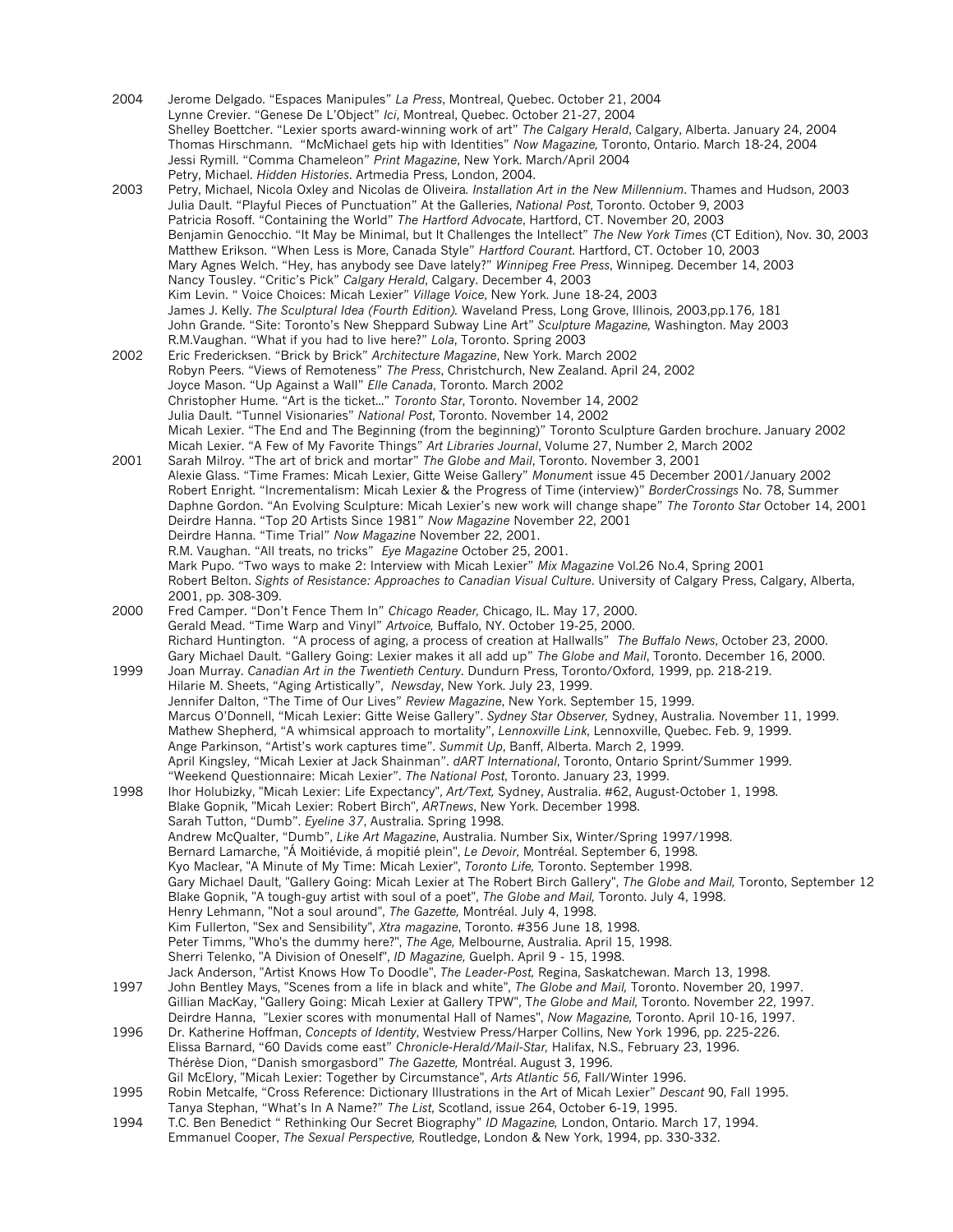Roni Feinstein, "Report from Toronto" *Art in America,* New York, November 1994. Alison Gillmor, "There's Some David in All of Us", *Winnipeg Free Press.* February 5, 1994. Helen A. Harrison, "Life's Riddles and the Clarity of Camera" *The New York Times*, November 13, 1994. Peter Legris, "RetroCentre" *ARC Number 3,* Toronto, Winter 1994/95. Barbara MacAdam, "Micah Lexier: Jack Shainman" *ARTnews,* New York. March 1994. Mathew MacKay, "Micah Lexier: Cross Reference..." *Arts Atlantic 50*, Charlottetown. Fall 1994. Lisa Gabrielle Mark, "Micah Lexier: Winnipeg Art Gallery" *C Magazine,* Toronto. Summer 1994. Shane D. Nakoneshny, "Perspective '93" *Arts Atlantic 49*, Charlottetown. Spring/Summer 1994. Christine Temin, "Wellesley's Body also has a brain" *The Boston Globe*, September 23, 1994. Nancy Tousley, "Portrait of a Man" *Calgary Herald*, August 13, 1994. Myron Turner, "Micah Portraits" *Border Crossings*, Winnipeg. Spring 1994. Mary Sherman, "Body looks at how we measure up" *Boston Herald*, September 30, 1994. Annie Molin Vasseur, "For Lack of Evidence" *ETC Montréal 25*, Montréal. February 15 - May 15, 1994. 1993 Ann Duncan, "Micah Lexier" *ARTnews*, New York. February 1993. Brett Grubisic, "Metal meets light" *The Martlet*, Victoria. January 14, 1993. Dierdre Hanna, "Micah Lexier Retrospective Taps Universal Themes" *Now Magazine*, Toronto. September 9, 1993. Charlotte Jones, "Micah Lexier: Selections from the Synopsis of Categories" *Arts Atlantic 47*, Charlottetown. Fall 1993. Sydney Jones, "Imagination Key to Works" *The Kamloops Daily News.* October 26, 1993. 1993 Margaret Langton, "Hidden Meanings" *The Burlington Spectator*, Ontario. July 22, 1993. Gillian MacKay, Fast Forward section, *Canadian Art*, Toronto. Summer 1993. John Massier, "Micah Lexier" *Extension,* Toronto. Winter 1993. John Bentley Mays, "Flip Sides of the New Narcissism" *The Globe and Mail,* Toronto. September 18, 1993. Sylvie Parent, "Micah Lexier: Galerie Brenda Wallace" *Parachute 70,* Montréal. Spring 1993. Kate Taylor, "A Question of Identity" *The Globe and Mail,* Toronto. July 16, 1993. Sandy Wiseman "Multi-Dimensional Micah at KAG" *Kamloops This Week,* Kamloops. October 24, 1993. 1992 Stéphane Aquin, "Le Nom et la Chose" *Voir,* Montréal. November 19, 1992. Emmanuel Cooper, "Andy Fabo and Micah Lexier: Canada House Gallery" *Time Out*, London, England. February 1992. Marie-Michèle Cron, "Pénétrer le vase clos de l'intimité" *Le Devoir*, Montréal. November 21, 1992. Joanne Latimer, "On The Dotted Line: Micah Lexier forges new signatures" *Montréal Mirror*, November 5, 1992. John Bentley Mays, "Sculptural gems amid a visual calamity" *The Globe and Mail*, Toronto. October 23, 1992. Ilari Scamperie, "L'Arte a Spoleto" *Esquire*, Italy. Giugno 1992. 1991 Linda Genereux, "Micah Lexier, A growing presence in Toronto", *The Globe and Mail Art Gallery Showcase.* Spring 1991. Jerry McGrath, "A sense of measure: notes on recent work by Micah Lexier" *Parachute 61*, Montréal. Jan/Feb/Mar Randal McIlroy, "Lexier art exhibit uses light to open some lines of inquiry" *Winnipeg Free Press*. February 16, 1991. Ann Rosenberg, "Artifacts That Stir Our Spirit", *Vancouver Sun*. September 28, 1991. 1990 Nancy Campbell, "Micah Lexier/Mercer Union" *C Magazine*, Toronto. Spring 1990. Francois Dion, "Au-Delà Du Réel" *Voir*, Montréal. September 20, 1990. Ann Duncan, "Contemporary artists revel in diversity" *The Gazette*, Montréal. October 13, 1990. Claire Gravel, "Prophétiques Visions de 15 artistes de la relève", Le *Devoir*, Montréal. September 29, 1990. Claire Gravel, "Deuils, espaces rituels et états de grâce" *Le Devoir*, Montréal. October 6, 1990. David Mabell, "Artist Praises Gallery" *The Lethbridge Herald*. December 28, 1990. Albert Ka Hing Liu, "Exhibit by Young Talent is Conceptual..." *The Newspaper,* University of Toronto. Nov. 28, 1990. 1989 John Bentley Mays, "Simple materials express complex experience..." *The Globe and Mail*, Toronto. December 1, 1989. Robert Belton, "Beyond The Document: Forest City Gallery" *Scene*, London, Ontario. March 3, 1989. Linda Genereux, "Voyaging through the rites of passage" *Metropolis*, Toronto. November 30, 1989. Ihor Holubizky, "Genius is No Bed of Roses" *ETC Montréal*. Winter 1989. Jeanne Randolf and Bernie Miller, "Structures of Desire" *Parachute 54*, Montréal. Spring 1989. Elke Town, "Focus on Micah Lexier" *Canadian Art*, Toronto. Fall 1989. Elizabeth Beauchamp, "Art invites participation, active exchange of ideas..." *The Edmonton Journal*. June 17, 1989. 1988 Patricia Henderson, "Myriad of sense experiences" *Canmore Leader.* July 21, 1988. Randal McIlroy, "Gallery show disturbingly funny" *Winnipeg Free Press.* May 21, 1988. Nancy Tousley, "Installation traces coming of age" *The Calgary Herald.* June 16, 1988. 1987 Robert Everett-Green, "Noisy sculpture heard in Toronto parks" *The Globe and Mail*, Toronto. August 12, 1987. Jerry McGrath, "Micah Lexier/YYZ" *C Magazine*, Toronto. Fall 1987. Robin Metcalfe, "Moving: An Installation by Micah Lexier" *Arts Atlantic*, Charlottetown. Winter 1987/88. John Scott, "Micah Lexier, Mr.Caldwell" *Vanguard*, Vancouver. September/October 1987. 1986 Ingrid Koenig, "Micah Lexier, Anna Leonowens Gallery" *Vanguard*, Vancouver. February/March 1986. Kit Lord, "Territories" *Arts Atlantic 25*, Charlottetown. Spring 1986. Robin Metcalfe, "Micah Lexier: Two Together" *Arts Atlantic 25*, Charlottetown. Spring 1986.

# **Lectures, Visiting Artist Visits, Juror, Residencies**

- 2019 Artist Talk, "Call Ampersand Response" Artbook at PS1 in conjunction with the New York Art Book Fair, September
- 2017 Visiting Artist, Paulette Phillips' OCADU course, Criticism and Curatorial Practice, January Lecture, Concordia University, Montreal, September Lecture, Université du Québec À Montréal, November
- 2016 Visiting Artist, Georgian College, Barrie
- Lecture, The American Institute of Graphic Arts, New York, June
- 2015 Visiting Artist, Sky Glabish's Graduate Students, University of Western Ontario, London March Visiting Artist, Ottawa School of Art, April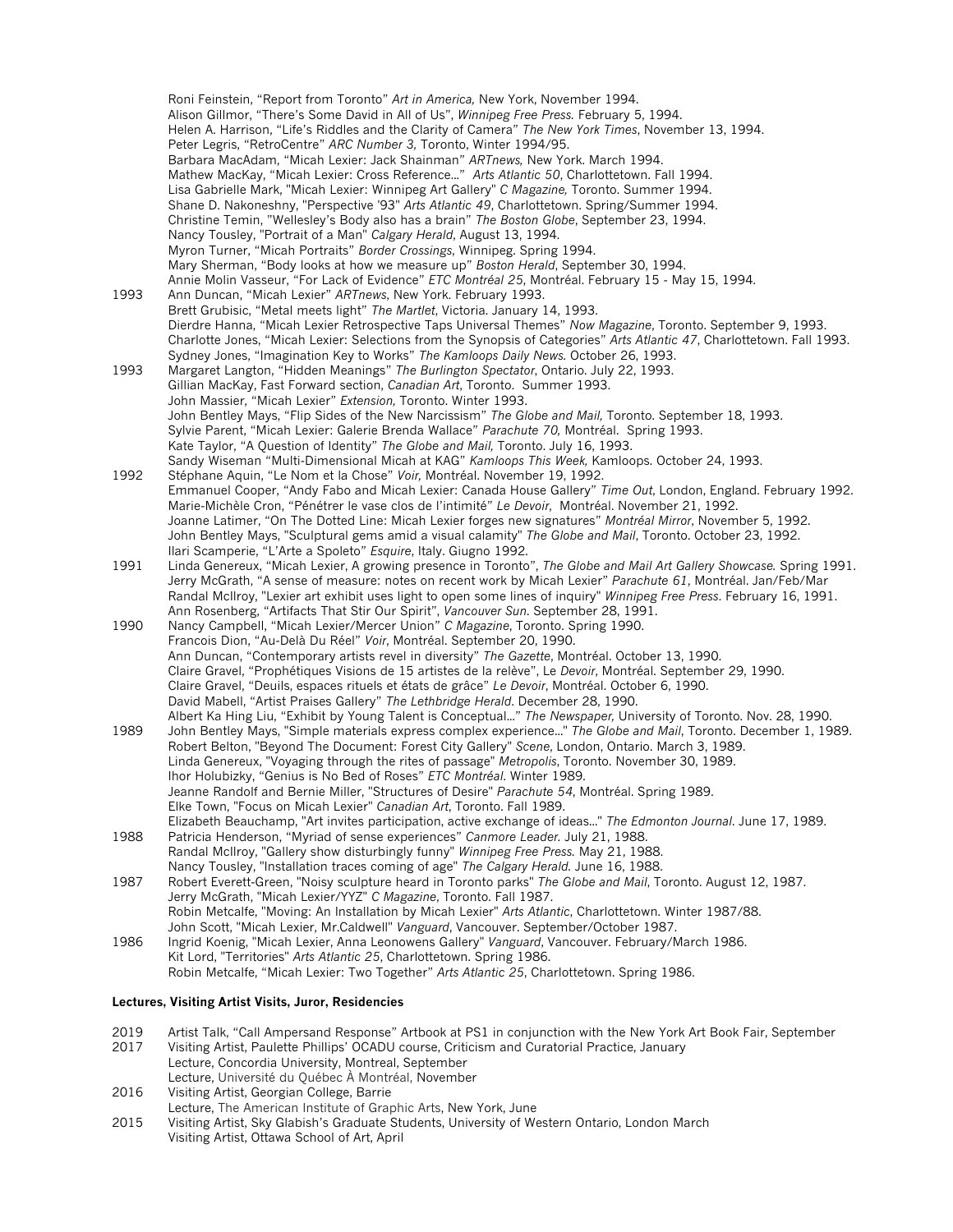Visiting Artist, Cranbrook, Detroit, October Visiting Artist, University of Windsor, October Visiting Artist, Bruce Borysiuk's Centennial College Art Administration, November Visiting Artist, Holy Trinity School, Richmond Hill, November 2014 Lecture, Grande Prairie Regional College, January Visiting Artist, Nestor Kruger's University of Guelph class, January Visiting Artist, Dave Dyment's University of Guelph class, January Visiting Artist, Masters of Visual Studies, University of Toronto, January Visiting Artist, Catherin Heard's University of Toronto class, February Keynote Address, Art History Graduate Student Association Conference, Concordia University Conference, March International Graduate Student Advisor, School of the Art Institute of Chicago, February to April Panelist, "Cool and Collected", part of the This Is Not A Toy exhibition at the Design Exchange, Toronto, April Presenter, "Writing the "I": Reflections on Personal Experience" 2014 CITE (Conference of Independent Teachers of English) Conference, Upper Canada College, April Artist Talk, Art City in St. James Town Spring Fundraiser, May Artist Talk, "Blurring the Line Between Artist and Curator" Winnipeg Art Gallery, May Visiting Artist, Gabrielle Moser's OCAD class "Collecting Contemporary Art", June 2013 Artist Talk An Te Lui's University of Toronto Architecture class MFA End of Year Critiques, University of Western Ontario, April Juror, Best of Show category, Toronto Outdoor Art Exhibition, July Guest Lecturer, Mary Reid's University of Manitoba course entitled David's Double Juror, Union Station Revitalization: Walks and Gardens Trust Commemoration Public Art Competition 2012 Artist Talk, Sterling Hall School, Toronto, February Panelist, "In The Public Eye: A Symposium on Public Art", Museum London, London, ON, March Canadian Art Gallery Hop Panel "Smart", TIFF Bell Lightbox, September Book Signing, Call Ampersand Response (with M Dumontier), New York Art Book Fair, September Lecture, Barbara Fischer's University of Toronto class, Hart House, October AGO Next event – "Starting an Art Collection II", November 2011 Visiting Artist, MFA Seminar and Rudi Meyer's design class, NSCAD University, September Visiting Artist, Jessica Wyman's Art After Modern Art: Conceptual Practices class, Ontario College of Art & Design, March Visiting Artist, Creative Fusion Lecture Series, Centennial College, Toronto, February Visiting Artist, Barbara Balfour's Artists' Books & Multiples class, York University, January 2010 Lecture, Art Gallery of Ontario Curator's Circle event, April Lecture, BMO Private Banking Clients' event, April Juror, Artist's Book of the Moment competition, Art Gallery of York University, March 2009 Convocation Commencement Address, Nova Scotia College of Art & Design Graduation, Halifax, May Lecture, University of Toronto, Ontario, January Visiting Artist University of Western Ontario, London, Ontario, January Visiting Artist. Nova Scotia College of Art & Design, Halifax. February Lecture, York University, Toronto, Ontario, March Panelist, *The Work Need Not Be Built,* The Power Plant, Toronto, April 2008 Panelist *Text and the Problems of Language*, Woo Magazine, Emily Carr University of Art & Design, December Visiting Artist, University of Guelph, Ontario, February Visiting Artist, Earl Haig Secondary School, North York, Ontario, October to December Visiting Artist, Cawthra Park Secondary School, Mississauga, Ontario, February to May 2007 Lecture, Sotheby's Institute of Art, New York, December Lecture, Ontario College of Art and Design, Toronto, November Lecture, Earl Haig Secondary School, Toronto, November Panelist, *Exposed: A Forum for New Public Art*, Saskatoon, November Lecture, York University, Toronto, Ontario, October Lecture, University of Saskatoon, Saskatchewan, September Lecture, University of British Columbia, Vancouver, April Visiting Artist. Mount Allison Art Gallery, Sackville, New Brunswick. March Lecture. Parsons, New York. March Panelist, The Architecture of the Book Symposium, Memorial University, Corner Brook, NFLD. March Lecture. Nova Scotia College of Art & Design, Halifax. March Lecture, University of Calgary, Alberta. February 2006 Visiting Artist, The Banff Centre, Alberta. October Lecture. Ontario College of Art and Design. November Lecture. Alberta College of Art, Calgary. October Juror, Plazacorp West Harbour City Public Art Competition. Toronto. May 2005 Lecture. Kenderdine Art Gallery, University of Saskatchewan, Saskatoon, September Lecture. Simon Fraser University, Vancouver, B.C. September Lecture. The Contemporary Art Gallery, Vancouver, B.C. September Lecture. Nova Scotia College of Art & Design, Halifax, July Visiting Artist. University of Lethbridge, Alberta. February Visiting Artist. Grande Prairie Regional College, Alberta. February 2004 Visiting Artist. The University of Sydney, Sydney College of the Arts, Sydney, Australia. April Visiting Artist. University of Tasmania, Tasmanian School of Art, Hobart, Tasmania. April Colonist. The MacDowell Colony, New Hampshire. Summer